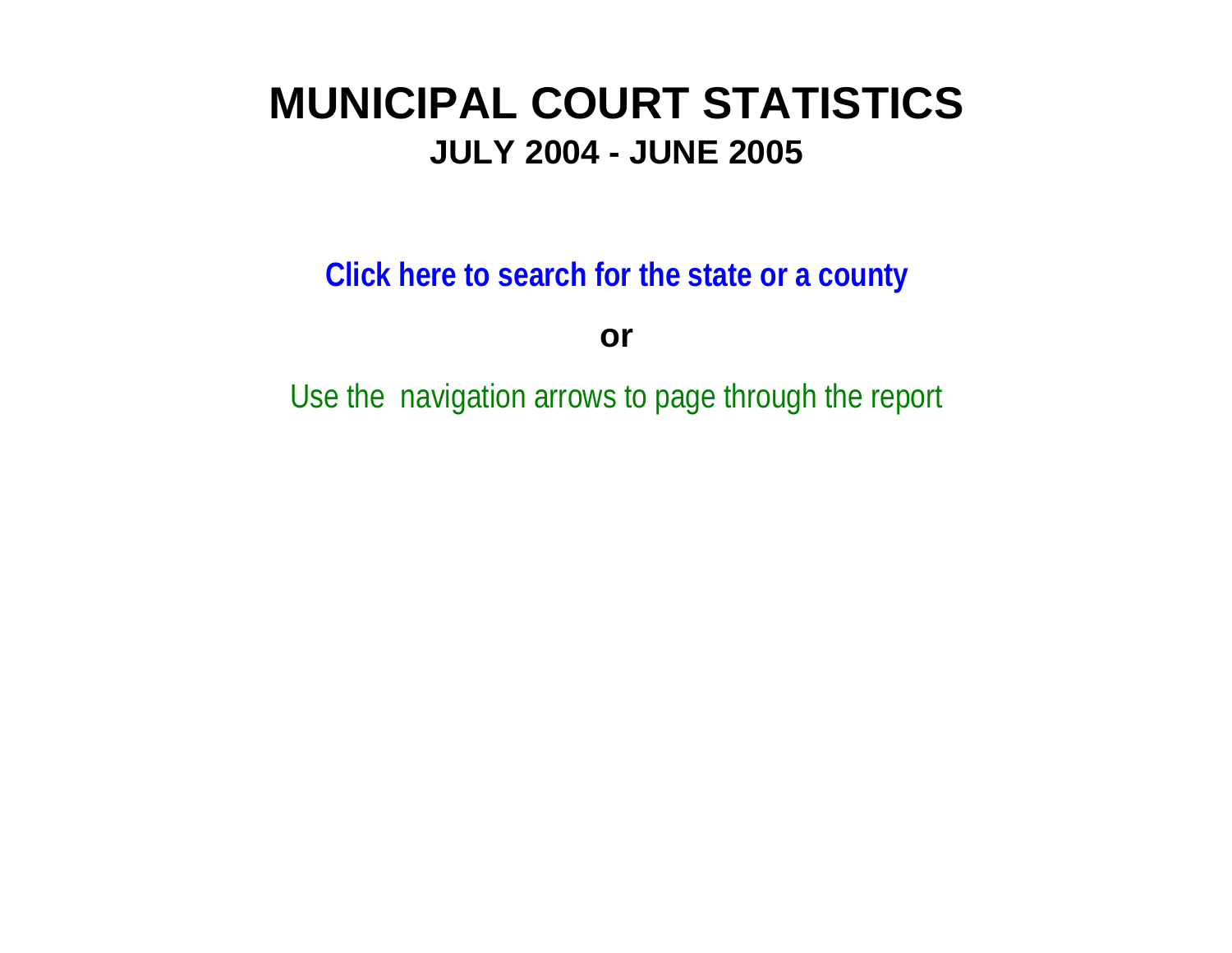## **MUNICIPAL COURT STATISTICS JULY 2004 - JUNE 2005 STATE**

|                                  |                | D.P. &    | <b>Other</b>    | <b>Criminal</b> |        | <b>Traffic</b> |           | <b>Traffic</b> | Grand        |
|----------------------------------|----------------|-----------|-----------------|-----------------|--------|----------------|-----------|----------------|--------------|
|                                  | Indictables    | P.D.P.    | <b>Criminal</b> | <b>Total</b>    | D.W.I. | (moving)       | Parking   | <b>Total</b>   | <b>Total</b> |
| Filings                          |                |           |                 |                 |        |                |           |                |              |
| Jul 2003 - Jun 2004              | 201,008        | 394,290   | 228,575         | 823,873         | 36,635 | 2,567,457      | 3,074,203 | 5,678,295      | 6,502,168    |
| Jul 2004 - Jun 2005              | 204,304        | 385,133   | 227,259         | 816,696         | 36,750 | 2,532,300      | 2,914,436 | 5,483,486      | 6,300,182    |
| % Change                         | 2%             | $-2%$     | $-1%$           | $-1%$           | 0%     | $-1%$          | $-5%$     | $-3%$          | $-3%$        |
| <b>Terminations</b>              |                |           |                 |                 |        |                |           |                |              |
| Jul 2003 - Jun 2004              | 198.155        | 375,161   | 232,038         | 805,354         | 36,743 | 2,524,599      | 3,240,258 | 5,801,600      | 6,606,954    |
| Jul 2004 - Jun 2005              | 201,053        | 354,596   | 232,748         | 788,397         | 37,105 | 2,521,407      | 2,997,825 | 5,556,337      | 6,344,734    |
| % Change                         | 1%             | $-5%$     | 0%              | $-2%$           | 1%     | 0%             | $-7%$     | $-4%$          | $-4%$        |
| <b>Clearance</b>                 |                |           |                 |                 |        |                |           |                |              |
| Jul 2003 - Jun 2004              | $-2,853$       | $-19,129$ | 3,463           | $-18,519$       | 108    | $-42,858$      | 166,055   | 123,305        | 104,786      |
| Jul 2004 - Jun 2005              | $-3,251$       | $-30,537$ | 5,489           | $-28,299$       | 355    | $-10,893$      | 83,389    | 72,851         | 44,552       |
| <b>Clearance Percent</b>         |                |           |                 |                 |        |                |           |                |              |
| Jul 2003 - Jun 2004              | 99%            | 95%       | 102%            | 98%             | 100%   | 98%            | 105%      | 102%           | 102%         |
| Jul 2004 - Jun 2005              | 98%            | 92%       | 102%            | 97%             | 101%   | 100%           | 103%      | 101%           | 101%         |
| <b>Backlog</b>                   |                |           |                 |                 |        |                |           |                |              |
| <b>June 2004</b>                 | 373            | 46.004    | 16,487          | 62,864          | 1,949  | 83,359         | 348,372   | 433,680        | 496,544      |
| June 2005                        | 187            | 42,785    | 16,591          | 59,563          | 2,200  | 97,403         | 319,926   | 419,529        | 479,092      |
| % Change                         | $-50%$         | $-7%$     | 1%              | $-5%$           | 13%    | 17%            | $-8%$     | $-3%$          | $-4%$        |
| <b>Backlog/100 Mthly Filings</b> |                |           |                 |                 |        |                |           |                |              |
| <b>June 2004</b>                 | $\overline{c}$ | 140       | 87              | 92              | 64     | 39             | 136       | 92             | 92           |
| <b>June 2005</b>                 | 1              | 133       | 88              | 88              | 72     | 46             | 132       | 92             | 91           |
| % Change                         | $-51%$         | $-5%$     | 1%              | $-4%$           | 13%    | 18%            | $-3%$     | 0%             | 0%           |
| <b>Backlog Percent</b>           |                |           |                 |                 |        |                |           |                |              |
| <b>June 2004</b>                 | 45%            | 60%       | 45%             | 55%             | 31%    | 26%            | 58%       | 46%            | 47%          |
| <b>June 2005</b>                 | 22%            | 58%       | 41%             | 51%             | 35%    | 29%            | 57%       | 47%            | 47%          |
| <b>Active Pending</b>            |                |           |                 |                 |        |                |           |                |              |
| <b>June 2004</b>                 | 825            | 77,292    | 36,418          | 114,535         | 6,264  | 324,641        | 602,047   | 932,952        | 1,047,487    |
| <b>June 2005</b>                 | 861            | 74,275    | 40,532          | 115,668         | 6,334  | 333,873        | 558,447   | 898,654        | 1,014,322    |
| % Change                         | 4%             | $-4%$     | 11%             | 1%              | 1%     | 3%             | $-7%$     | $-4%$          | $-3%$        |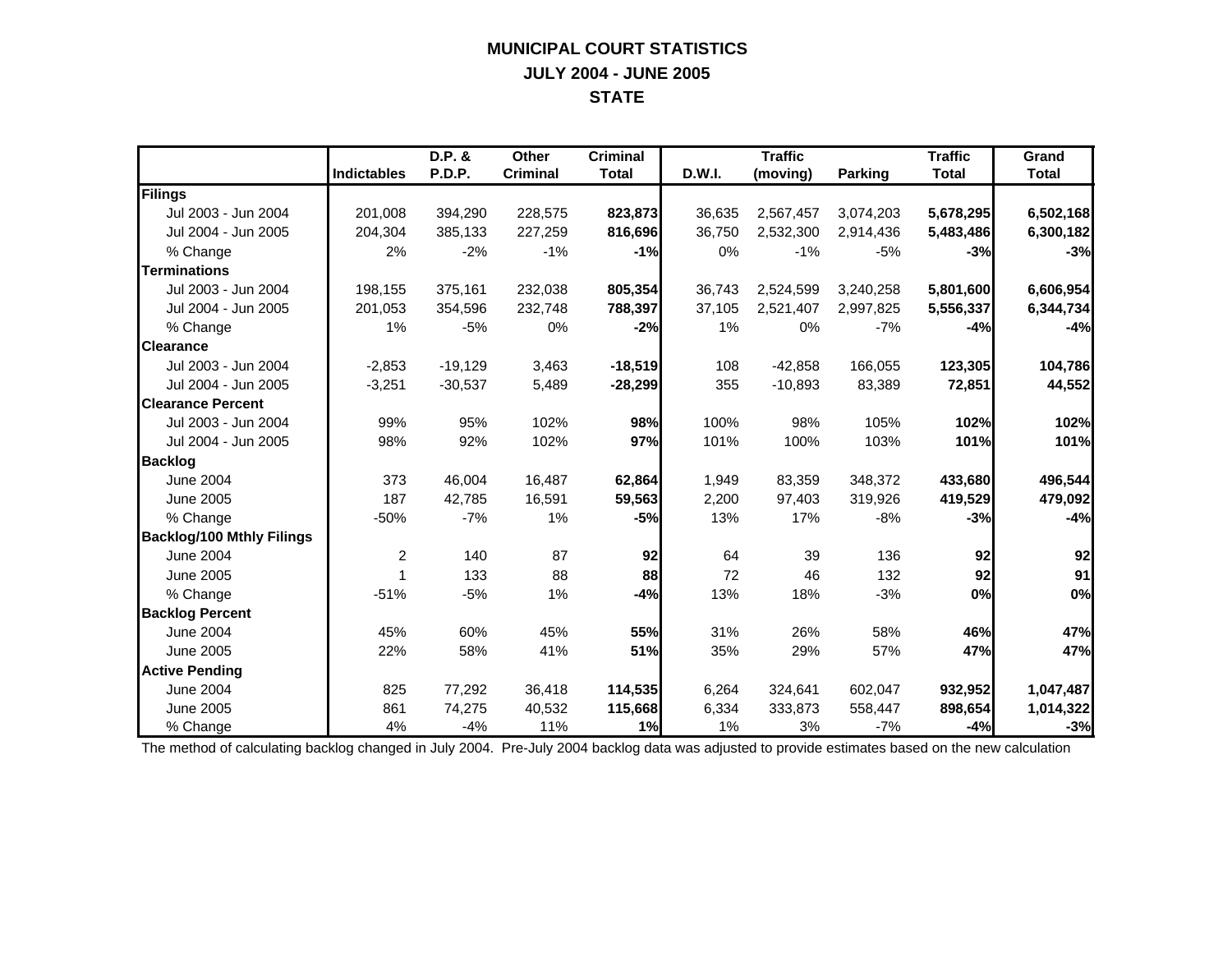## **MUNICIPAL COURT STATISTICSJULY 2004 - JUNE 2005 ATLANTIC COUNTY**

|                                  |                    | D.P. &   | Other           | <b>Criminal</b> |        | <b>Traffic</b> |                | <b>Traffic</b> | Grand        |
|----------------------------------|--------------------|----------|-----------------|-----------------|--------|----------------|----------------|----------------|--------------|
|                                  | <b>Indictables</b> | P.D.P.   | <b>Criminal</b> | <b>Total</b>    | D.W.I. | (moving)       | <b>Parking</b> | <b>Total</b>   | <b>Total</b> |
| Filings                          |                    |          |                 |                 |        |                |                |                |              |
| Jul 2003 - Jun 2004              | 10,544             | 19,854   | 7,845           | 38,243          | 2,256  | 100,550        | 35,861         | 138,667        | 176,910      |
| Jul 2004 - Jun 2005              | 11,304             | 20,319   | 6,719           | 38,342          | 2,432  | 95,044         | 32,660         | 130,136        | 168,478      |
| % Change                         | 7%                 | 2%       | $-14%$          | 0%              | 8%     | $-5%$          | $-9%$          | $-6%$          | $-5%$        |
| <b>Terminations</b>              |                    |          |                 |                 |        |                |                |                |              |
| Jul 2003 - Jun 2004              | 10,338             | 19,513   | 7,896           | 37,747          | 2,301  | 98,642         | 34,400         | 135,343        | 173,090      |
| Jul 2004 - Jun 2005              | 10,953             | 19,268   | 6,931           | 37,152          | 2,443  | 95,948         | 32,029         | 130,420        | 167,572      |
| % Change                         | 6%                 | $-1%$    | $-12%$          | $-2%$           | 6%     | $-3%$          | $-7%$          | $-4%$          | $-3%$        |
| <b>Clearance</b>                 |                    |          |                 |                 |        |                |                |                |              |
| Jul 2003 - Jun 2004              | $-206$             | $-341$   | 51              | $-496$          | 45     | $-1,908$       | $-1,461$       | $-3,324$       | $-3,820$     |
| Jul 2004 - Jun 2005              | $-351$             | $-1,051$ | 212             | $-1,190$        | 11     | 904            | $-631$         | 284            | $-906$       |
| <b>Clearance Percent</b>         |                    |          |                 |                 |        |                |                |                |              |
| Jul 2003 - Jun 2004              | 98%                | 98%      | 101%            | 99%             | 102%   | 98%            | 96%            | 98%            | 98%          |
| Jul 2004 - Jun 2005              | 97%                | 95%      | 103%            | 97%             | 100%   | 101%           | 98%            | 100%           | 99%          |
| <b>Backlog</b>                   |                    |          |                 |                 |        |                |                |                |              |
| <b>June 2004</b>                 | $\mathbf 1$        | 1,161    | 274             | 1,436           | 58     | 1,672          | 219            | 1,949          | 3,385        |
| <b>June 2005</b>                 | 1                  | 1,403    | 284             | 1,688           | 78     | 1,790          | 1,319          | 3,187          | 4,875        |
| % Change                         | 0%                 | 21%      | 4%              | 18%             | 34%    | 7%             | 502%           | 64%            | 44%          |
| <b>Backlog/100 Mthly Filings</b> |                    |          |                 |                 |        |                |                |                |              |
| <b>June 2004</b>                 | 0                  | 70       | 42              | 45              | 31     | 20             | $\overline{7}$ | 17             | 23           |
| June 2005                        | 0                  | 83       | 51              | 53              | 38     | 23             | 48             | 29             | 35           |
| % Change                         | $-7%$              | 18%      | 21%             | 17%             | 25%    | 13%            | 561%           | 74%            | 51%          |
| <b>Backlog Percent</b>           |                    |          |                 |                 |        |                |                |                |              |
| <b>June 2004</b>                 | 7%                 | 42%      | 27%             | 38%             | 19%    | 16%            | 7%             | 14%            | 19%          |
| <b>June 2005</b>                 | 3%                 | 42%      | 35%             | 41%             | 25%    | 19%            | 35%            | 23%            | 27%          |
| <b>Active Pending</b>            |                    |          |                 |                 |        |                |                |                |              |
| <b>June 2004</b>                 | 15                 | 2,751    | 1,020           | 3,786           | 300    | 10,276         | 3,137          | 13,713         | 17,499       |
| <b>June 2005</b>                 | 39                 | 3,315    | 809             | 4,163           | 306    | 9,574          | 3,766          | 13,646         | 17,809       |
| % Change                         | 160%               | 21%      | $-21%$          | 10%             | 2%     | $-7%$          | 20%            | 0%             | 2%           |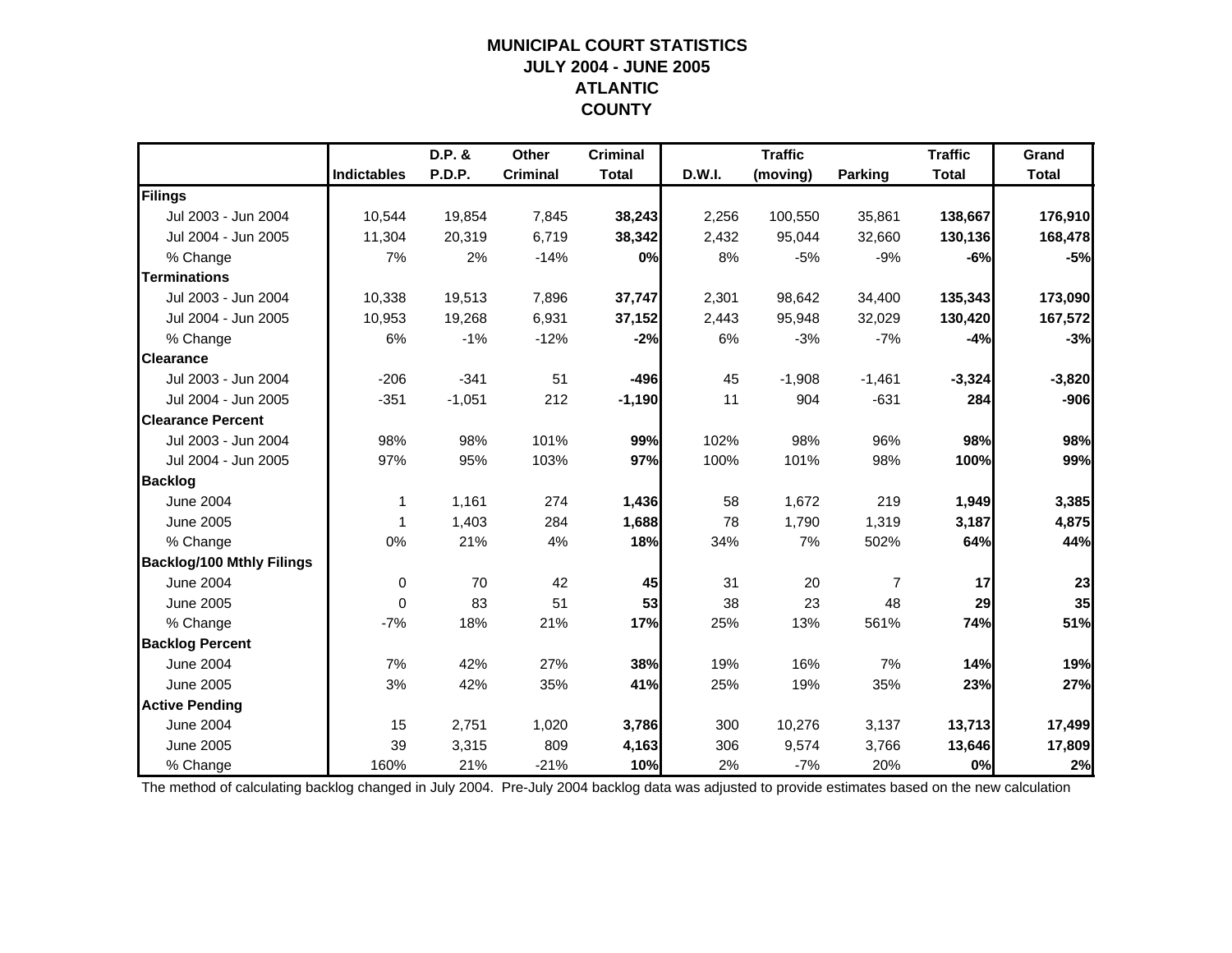#### **MUNICIPAL COURT STATISTICS JULY 2004 - JUNE 2005 BERGEN COUNTY**

|                                  |                    | D.P. &   | Other           | <b>Criminal</b> |        | <b>Traffic</b> |                | <b>Traffic</b> | Grand        |
|----------------------------------|--------------------|----------|-----------------|-----------------|--------|----------------|----------------|----------------|--------------|
|                                  | <b>Indictables</b> | P.D.P.   | <b>Criminal</b> | <b>Total</b>    | D.W.I. | (moving)       | <b>Parking</b> | <b>Total</b>   | <b>Total</b> |
| Filings                          |                    |          |                 |                 |        |                |                |                |              |
| Jul 2003 - Jun 2004              | 10,945             | 29,137   | 13,147          | 53,229          | 3,412  | 286,524        | 326,855        | 616,791        | 670,020      |
| Jul 2004 - Jun 2005              | 11,659             | 31,124   | 12,023          | 54,806          | 3,198  | 297,599        | 316,117        | 616,914        | 671,720      |
| % Change                         | 7%                 | 7%       | $-9%$           | 3%              | $-6%$  | 4%             | $-3%$          | 0%             | 0%           |
| <b>Terminations</b>              |                    |          |                 |                 |        |                |                |                |              |
| Jul 2003 - Jun 2004              | 10,583             | 21,202   | 12,611          | 44,396          | 3,436  | 269,253        | 320,987        | 593,676        | 638,072      |
| Jul 2004 - Jun 2005              | 11,435             | 21,768   | 11,832          | 45,035          | 3,365  | 292,103        | 313,344        | 608,812        | 653,847      |
| % Change                         | 8%                 | 3%       | $-6%$           | 1%              | $-2%$  | 8%             | $-2%$          | 3%             | 2%           |
| <b>Clearance</b>                 |                    |          |                 |                 |        |                |                |                |              |
| Jul 2003 - Jun 2004              | $-362$             | $-7,935$ | $-536$          | $-8,833$        | 24     | $-17,271$      | $-5,868$       | $-23,115$      | $-31,948$    |
| Jul 2004 - Jun 2005              | $-224$             | $-9,356$ | $-191$          | $-9,771$        | 167    | $-5,496$       | $-2,773$       | $-8,102$       | $-17,873$    |
| <b>Clearance Percent</b>         |                    |          |                 |                 |        |                |                |                |              |
| Jul 2003 - Jun 2004              | 97%                | 73%      | 96%             | 83%             | 101%   | 94%            | 98%            | 96%            | 95%          |
| Jul 2004 - Jun 2005              | 98%                | 70%      | 98%             | 82%             | 105%   | 98%            | 99%            | 99%            | 97%          |
| <b>Backlog</b>                   |                    |          |                 |                 |        |                |                |                |              |
| <b>June 2004</b>                 | 49                 | 4,422    | 1,731           | 6,202           | 309    | 18,183         | 18,598         | 37,090         | 43,292       |
| June 2005                        | 25                 | 4,503    | 1,704           | 6,232           | 255    | 25,647         | 18,926         | 44,828         | 51,060       |
| % Change                         | $-49%$             | 2%       | $-2%$           | 0%              | $-17%$ | 41%            | 2%             | 21%            | 18%          |
| <b>Backlog/100 Mthly Filings</b> |                    |          |                 |                 |        |                |                |                |              |
| <b>June 2004</b>                 | 5                  | 182      | 158             | 140             | 109    | 76             | 68             | 72             | 78           |
| June 2005                        | 3                  | 174      | 170             | 136             | 96     | 103            | 72             | 87             | 91           |
| % Change                         | $-52%$             | $-5%$    | 8%              | $-2%$           | $-12%$ | 36%            | 5%             | 21%            | 18%          |
| <b>Backlog Percent</b>           |                    |          |                 |                 |        |                |                |                |              |
| <b>June 2004</b>                 | 35%                | 71%      | 61%             | 67%             | 43%    | 34%            | 44%            | 39%            | 41%          |
| <b>June 2005</b>                 | 22%                | 70%      | 59%             | 66%             | 43%    | 44%            | 44%            | 44%            | 46%          |
| <b>Active Pending</b>            |                    |          |                 |                 |        |                |                |                |              |
| <b>June 2004</b>                 | 142                | 6,193    | 2,858           | 9,193           | 716    | 52,769         | 42,648         | 96,133         | 105,326      |
| <b>June 2005</b>                 | 116                | 6,456    | 2,889           | 9,461           | 597    | 58,218         | 42,582         | 101,397        | 110,858      |
| % Change                         | $-18%$             | 4%       | 1%              | 3%              | $-17%$ | 10%            | 0%             | 5%             | 5%           |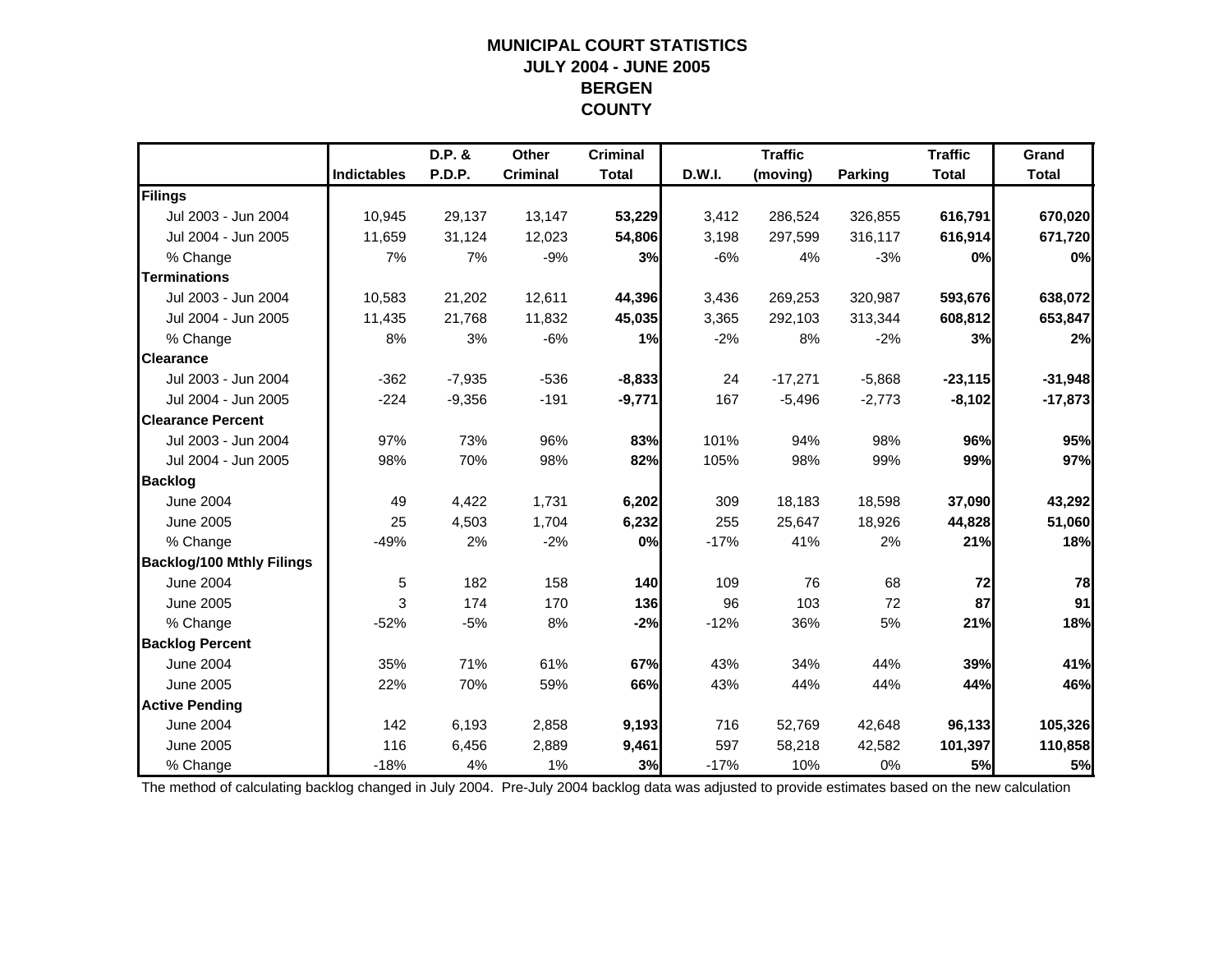## **MUNICIPAL COURT STATISTICSJULY 2004 - JUNE 2005 BURLINGTON COUNTY**

|                                  |                    | D.P. & | Other           | <b>Criminal</b> |               | <b>Traffic</b> |                | <b>Traffic</b> | Grand        |
|----------------------------------|--------------------|--------|-----------------|-----------------|---------------|----------------|----------------|----------------|--------------|
|                                  | <b>Indictables</b> | P.D.P. | <b>Criminal</b> | <b>Total</b>    | <b>D.W.I.</b> | (moving)       | <b>Parking</b> | <b>Total</b>   | <b>Total</b> |
| Filings                          |                    |        |                 |                 |               |                |                |                |              |
| Jul 2003 - Jun 2004              | 6,925              | 17,398 | 7,482           | 31,805          | 2,241         | 169,875        | 10,951         | 183,067        | 214,872      |
| Jul 2004 - Jun 2005              | 7,380              | 17,982 | 8,312           | 33,674          | 2,545         | 173,849        | 10,296         | 186,690        | 220,364      |
| % Change                         | 7%                 | 3%     | 11%             | 6%              | 14%           | 2%             | $-6%$          | 2%             | 3%           |
| <b>Terminations</b>              |                    |        |                 |                 |               |                |                |                |              |
| Jul 2003 - Jun 2004              | 6,849              | 17,542 | 9,002           | 33,393          | 2,227         | 167,450        | 10,716         | 180,393        | 213,786      |
| Jul 2004 - Jun 2005              | 7,282              | 18,389 | 9,322           | 34,993          | 2,490         | 171,994        | 10,307         | 184,791        | 219,784      |
| % Change                         | 6%                 | 5%     | 4%              | <b>5%</b>       | 12%           | 3%             | $-4%$          | 2%             | 3%           |
| <b>Clearance</b>                 |                    |        |                 |                 |               |                |                |                |              |
| Jul 2003 - Jun 2004              | $-76$              | 144    | 1,520           | 1,588           | $-14$         | $-2,425$       | $-235$         | $-2,674$       | $-1,086$     |
| Jul 2004 - Jun 2005              | $-98$              | 407    | 1,010           | 1,319           | $-55$         | $-1,855$       | 11             | $-1,899$       | $-580$       |
| <b>Clearance Percent</b>         |                    |        |                 |                 |               |                |                |                |              |
| Jul 2003 - Jun 2004              | 99%                | 101%   | 120%            | 105%            | 99%           | 99%            | 98%            | 99%            | 99%          |
| Jul 2004 - Jun 2005              | 99%                | 102%   | 112%            | 104%            | 98%           | 99%            | 100%           | 99%            | 100%         |
| <b>Backlog</b>                   |                    |        |                 |                 |               |                |                |                |              |
| <b>June 2004</b>                 | 0                  | 1,503  | 335             | 1,838           | 105           | 2,828          | 390            | 3,323          | 5,161        |
| <b>June 2005</b>                 | 0                  | 1,735  | 540             | 2,275           | 139           | 3,272          | 637            | 4,048          | 6,323        |
| % Change                         |                    | 15%    | 61%             | 24%             | 32%           | 16%            | 63%            | 22%            | 23%          |
| <b>Backlog/100 Mthly Filings</b> |                    |        |                 |                 |               |                |                |                |              |
| <b>June 2004</b>                 | 0                  | 104    | 54              | 69              | 56            | 20             | 43             | 22             | 29           |
| <b>June 2005</b>                 | $\Omega$           | 116    | 78              | 81              | 66            | 23             | 74             | 26             | 34           |
| % Change                         |                    | 12%    | 45%             | 17%             | 17%           | 13%            | 74%            | 19%            | 19%          |
| <b>Backlog Percent</b>           |                    |        |                 |                 |               |                |                |                |              |
| <b>June 2004</b>                 | 0%                 | 47%    | 30%             | 42%             | 28%           | 16%            | 27%            | 17%            | 22%          |
| <b>June 2005</b>                 | 0%                 | 53%    | 40%             | 49%             | 31%           | 17%            | 42%            | 19%            | 24%          |
| <b>Active Pending</b>            |                    |        |                 |                 |               |                |                |                |              |
| <b>June 2004</b>                 | 14                 | 3,229  | 1,124           | 4,367           | 380           | 17,774         | 1,470          | 19,624         | 23,991       |
| <b>June 2005</b>                 | 11                 | 3,296  | 1,357           | 4,664           | 443           | 19,618         | 1,526          | 21,587         | 26,251       |
| % Change                         | $-21%$             | 2%     | 21%             | 7%              | 17%           | 10%            | 4%             | 10%            | 9%           |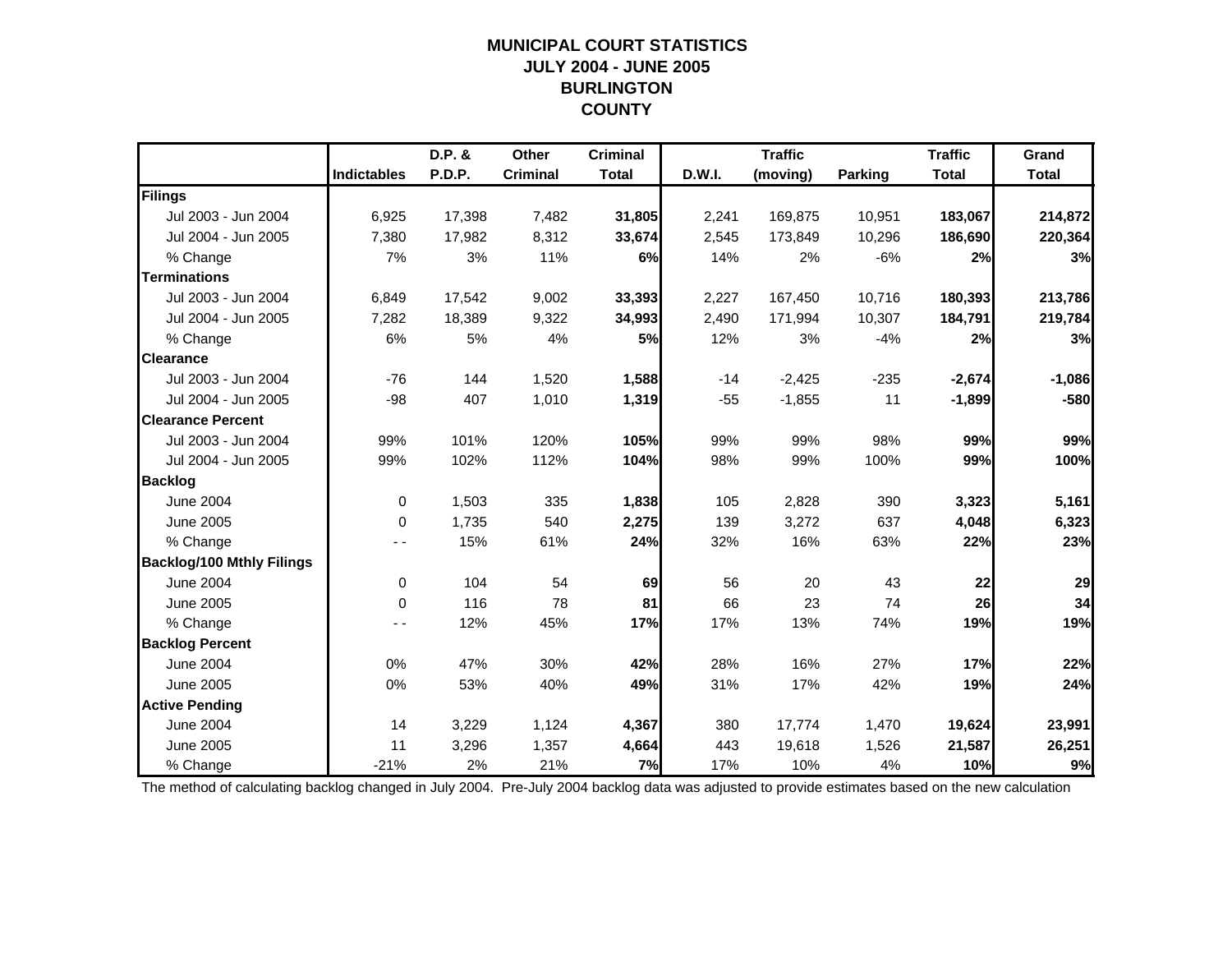## **MUNICIPAL COURT STATISTICSJULY 2004 - JUNE 2005 CAMDEN COUNTY**

|                                                                                                |                    | D.P. &   | Other           | <b>Criminal</b> |        | <b>Traffic</b> |          | <b>Traffic</b> | Grand        |
|------------------------------------------------------------------------------------------------|--------------------|----------|-----------------|-----------------|--------|----------------|----------|----------------|--------------|
|                                                                                                | <b>Indictables</b> | P.D.P.   | <b>Criminal</b> | <b>Total</b>    | D.W.I. | (moving)       | Parking  | <b>Total</b>   | <b>Total</b> |
| Filings                                                                                        |                    |          |                 |                 |        |                |          |                |              |
| Jul 2003 - Jun 2004                                                                            | 19.686             | 36,843   | 15,794          | 72,323          | 3,410  | 202,510        | 87,516   | 293,436        | 365,759      |
| Jul 2004 - Jun 2005                                                                            | 20,512             | 34,293   | 18,431          | 73,236          | 3,429  | 203,374        | 69,465   | 276,268        | 349,504      |
| % Change                                                                                       | 4%                 | $-7%$    | 17%             | 1%              | 1%     | 0%             | $-21%$   | $-6%$          | $-4%$        |
| <b>Terminations</b>                                                                            |                    |          |                 |                 |        |                |          |                |              |
| Jul 2003 - Jun 2004                                                                            | 19,500             | 32,027   | 17,101          | 68,628          | 3,482  | 201,399        | 86,475   | 291,356        | 359,984      |
| Jul 2004 - Jun 2005                                                                            | 20,286             | 32,730   | 19,111          | 72,127          | 3,484  | 202,525        | 74,367   | 280,376        | 352,503      |
| % Change                                                                                       | 4%                 | 2%       | 12%             | <b>5%</b>       | 0%     | 1%             | $-14%$   | $-4%$          | $-2%$        |
| <b>Clearance</b>                                                                               |                    |          |                 |                 |        |                |          |                |              |
| Jul 2003 - Jun 2004                                                                            | $-186$             | $-4,816$ | 1,307           | $-3,695$        | 72     | $-1,111$       | $-1,041$ | $-2,080$       | $-5,775$     |
| Jul 2004 - Jun 2005                                                                            | $-226$             | $-1,563$ | 680             | $-1,109$        | 55     | $-849$         | 4,902    | 4,108          | 2,999        |
| <b>Clearance Percent</b>                                                                       |                    |          |                 |                 |        |                |          |                |              |
| Jul 2003 - Jun 2004                                                                            | 99%                | 87%      | 108%            | 95%             | 102%   | 99%            | 99%      | 99%            | 98%          |
| Jul 2004 - Jun 2005                                                                            | 99%                | 95%      | 104%            | 98%             | 102%   | 100%           | 107%     | 101%           | 101%         |
| <b>Backlog</b>                                                                                 |                    |          |                 |                 |        |                |          |                |              |
| <b>June 2004</b>                                                                               | 8                  | 4,604    | 3,037           | 7,649           | 94     | 5,379          | 9,055    | 14,528         | 22,177       |
| June 2005                                                                                      | 44                 | 3,612    | 2,847           | 6,503           | 86     | 7,279          | 6,778    | 14,143         | 20,646       |
| % Change                                                                                       | 450%               | $-22%$   | $-6%$           | $-15%$          | $-9%$  | 35%            | $-25%$   | $-3%$          | $-7%$        |
| <b>Backlog/100 Mthly Filings</b>                                                               |                    |          |                 |                 |        |                |          |                |              |
| <b>June 2004</b>                                                                               | $\mathbf 0$        | 150      | 231             | 127             | 33     | 32             | 124      | 59             | 73           |
| June 2005                                                                                      | 3                  | 126      | 185             | 107             | 30     | 43             | 117      | 61             | 71           |
| % Change                                                                                       | 428%               | $-16%$   | $-20%$          | $-16%$          | $-9%$  | 35%            | $-6%$    | 3%             | $-3%$        |
| <b>Backlog Percent</b>                                                                         |                    |          |                 |                 |        |                |          |                |              |
| <b>June 2004</b>                                                                               | 27%                | 56%      | 65%             | 59%             | 22%    | 23%            | 51%      | 35%            | 41%          |
| <b>June 2005</b>                                                                               | 48%                | 57%      | 55%             | 57%             | 21%    | 29%            | 53%      | 37%            | 41%          |
| <b>Active Pending</b>                                                                          |                    |          |                 |                 |        |                |          |                |              |
| <b>June 2004</b>                                                                               | 30                 | 8,164    | 4,707           | 12,901          | 418    | 23,247         | 17,645   | 41,310         | 54,211       |
| <b>June 2005</b>                                                                               | 92                 | 6,283    | 5,133           | 11,508          | 414    | 25,461         | 12,849   | 38,724         | 50,232       |
| % Change                                                                                       | 207%               | $-23%$   | 9%              | $-11%$          | $-1%$  | 10%            | $-27%$   | $-6%$          | $-7%$        |
| Note: Camden DWI backlog includes 11 charges in Pennsauken that are involved in Alcotest test. |                    |          |                 |                 |        |                |          |                |              |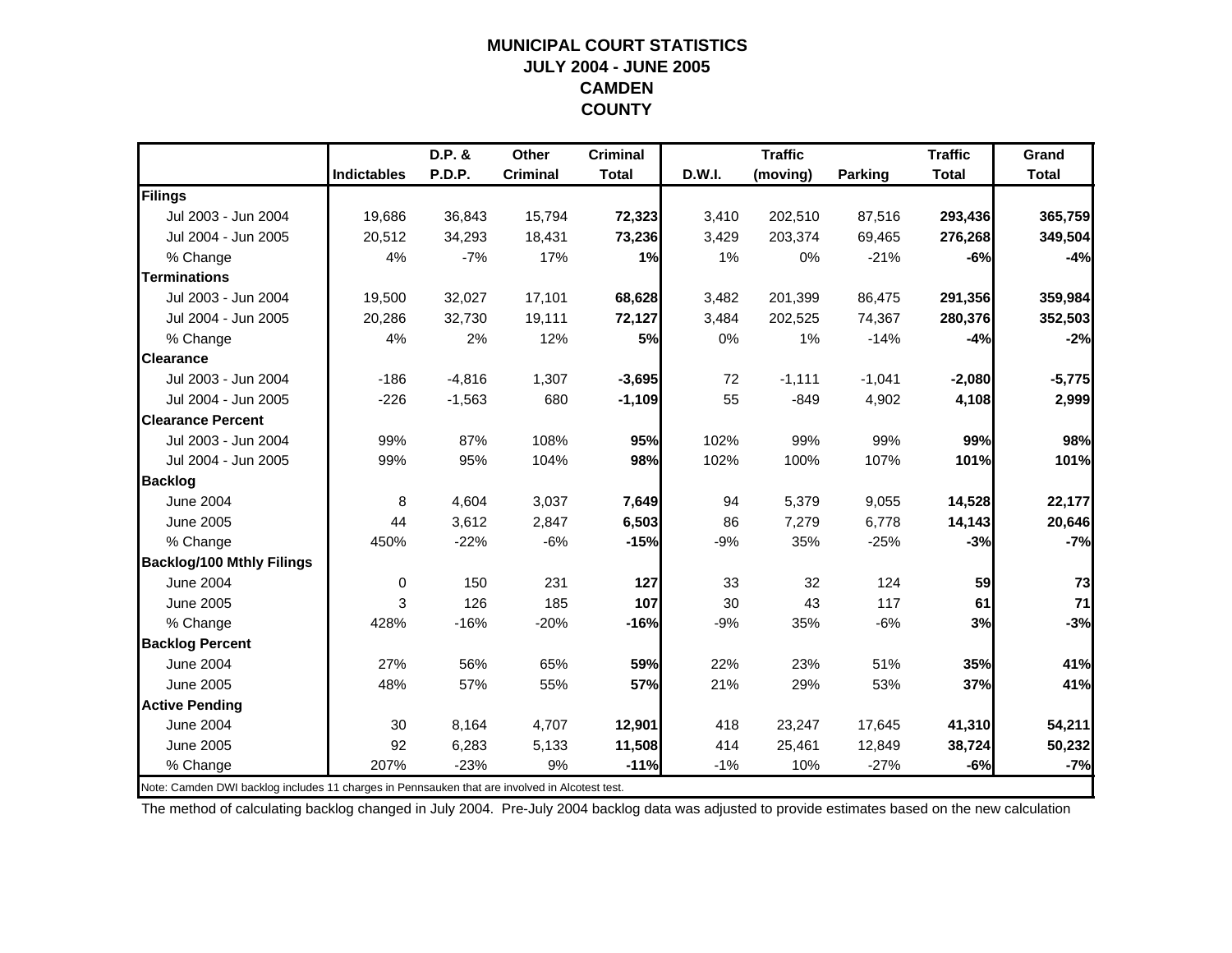## **MUNICIPAL COURT STATISTICSJULY 2004 - JUNE 2005 CAPE MAY COUNTY**

|                                  |                    | D.P. & | Other           | <b>Criminal</b> |        | <b>Traffic</b> |          | <b>Traffic</b> | Grand        |
|----------------------------------|--------------------|--------|-----------------|-----------------|--------|----------------|----------|----------------|--------------|
|                                  | <b>Indictables</b> | P.D.P. | <b>Criminal</b> | <b>Total</b>    | D.W.I. | (moving)       | Parking  | <b>Total</b>   | <b>Total</b> |
| Filings                          |                    |        |                 |                 |        |                |          |                |              |
| Jul 2003 - Jun 2004              | 3,283              | 7,174  | 8,789           | 19,246          | 1,091  | 33,701         | 54,287   | 89,079         | 108,325      |
| Jul 2004 - Jun 2005              | 3,291              | 6,552  | 7,457           | 17,300          | 962    | 30,713         | 47,307   | 78,982         | 96,282       |
| % Change                         | 0%                 | $-9%$  | $-15%$          | $-10%$          | $-12%$ | $-9%$          | $-13%$   | $-11%$         | $-11%$       |
| <b>Terminations</b>              |                    |        |                 |                 |        |                |          |                |              |
| Jul 2003 - Jun 2004              | 3,232              | 6,842  | 9,260           | 19,334          | 1,103  | 33,265         | 52,428   | 86,796         | 106,130      |
| Jul 2004 - Jun 2005              | 3,220              | 6,241  | 7,986           | 17,447          | 989    | 31,226         | 44,259   | 76,474         | 93,921       |
| % Change                         | 0%                 | $-9%$  | $-14%$          | $-10%$          | $-10%$ | $-6%$          | $-16%$   | $-12%$         | $-12%$       |
| <b>Clearance</b>                 |                    |        |                 |                 |        |                |          |                |              |
| Jul 2003 - Jun 2004              | $-51$              | $-332$ | 471             | 88              | 12     | -436           | $-1,859$ | $-2,283$       | $-2,195$     |
| Jul 2004 - Jun 2005              | $-71$              | $-311$ | 529             | 147             | 27     | 513            | $-3,048$ | $-2,508$       | $-2,361$     |
| <b>Clearance Percent</b>         |                    |        |                 |                 |        |                |          |                |              |
| Jul 2003 - Jun 2004              | 98%                | 95%    | 105%            | 100%            | 101%   | 99%            | 97%      | 97%            | 98%          |
| Jul 2004 - Jun 2005              | 98%                | 95%    | 107%            | 101%            | 103%   | 102%           | 94%      | 97%            | 98%          |
| <b>Backlog</b>                   |                    |        |                 |                 |        |                |          |                |              |
| <b>June 2004</b>                 | $\mathbf 0$        | 318    | 141             | 459             | 27     | 522            | 341      | 890            | 1,349        |
| June 2005                        | $\mathbf 0$        | 269    | 171             | 440             | 48     | 535            | 2,878    | 3,461          | 3,901        |
| % Change                         |                    | $-15%$ | 21%             | $-4%$           | 78%    | 2%             | 744%     | 289%           | 189%         |
| <b>Backlog/100 Mthly Filings</b> |                    |        |                 |                 |        |                |          |                |              |
| <b>June 2004</b>                 | $\mathbf 0$        | 53     | 19              | 29              | 30     | 19             | 8        | 12             | 15           |
| June 2005                        | $\Omega$           | 49     | 28              | 31              | 60     | 21             | 73       | 53             | 49           |
| % Change                         |                    | $-7%$  | 43%             | 7%              | 102%   | 12%            | 869%     | 339%           | 225%         |
| <b>Backlog Percent</b>           |                    |        |                 |                 |        |                |          |                |              |
| <b>June 2004</b>                 | 0%                 | 30%    | 12%             | 20%             | 12%    | 13%            | 5%       | 8%             | 10%          |
| <b>June 2005</b>                 | 0%                 | 30%    | 18%             | 23%             | 24%    | 15%            | 30%      | 26%            | 26%          |
| <b>Active Pending</b>            |                    |        |                 |                 |        |                |          |                |              |
| <b>June 2004</b>                 | 9                  | 1,061  | 1,176           | 2,246           | 219    | 4,074          | 6,580    | 10,873         | 13,119       |
| <b>June 2005</b>                 | 6                  | 895    | 973             | 1,874           | 199    | 3,615          | 9,492    | 13,306         | 15,180       |
| % Change                         | $-33%$             | $-16%$ | $-17%$          | $-17%$          | $-9%$  | $-11%$         | 44%      | 22%            | 16%          |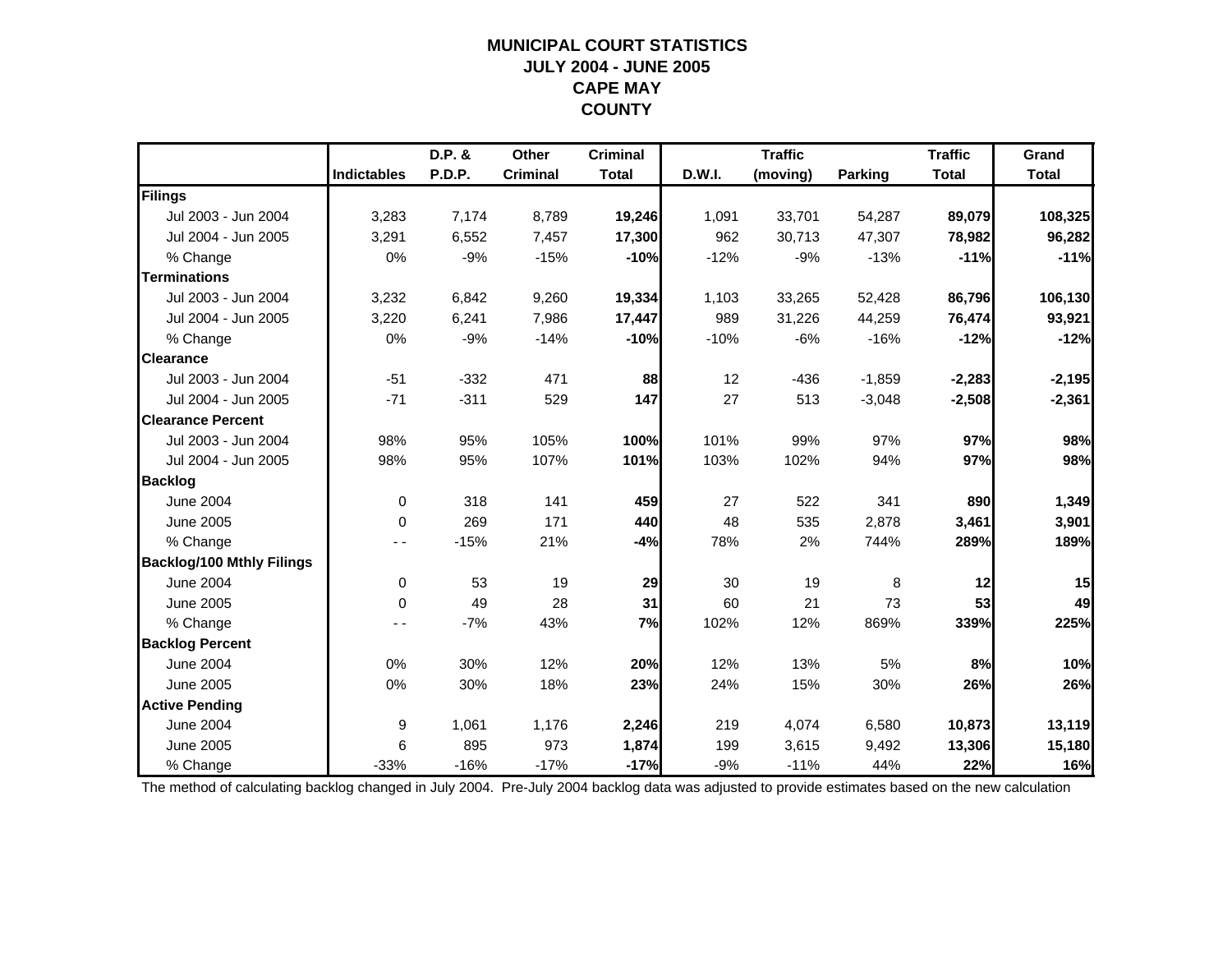## **MUNICIPAL COURT STATISTICSJULY 2004 - JUNE 2005 CUMBERLAND COUNTY**

|                                  |                    | D.P. & | Other           | <b>Criminal</b> |        | <b>Traffic</b> |                | <b>Traffic</b> | Grand        |
|----------------------------------|--------------------|--------|-----------------|-----------------|--------|----------------|----------------|----------------|--------------|
|                                  | <b>Indictables</b> | P.D.P. | <b>Criminal</b> | <b>Total</b>    | D.W.I. | (moving)       | <b>Parking</b> | <b>Total</b>   | <b>Total</b> |
| Filings                          |                    |        |                 |                 |        |                |                |                |              |
| Jul 2003 - Jun 2004              | 7,136              | 14,185 | 3,814           | 25,135          | 1,098  | 39,288         | 6,736          | 47,122         | 72,257       |
| Jul 2004 - Jun 2005              | 7,686              | 14,244 | 4,556           | 26,486          | 1,084  | 45,088         | 6,674          | 52,846         | 79,332       |
| % Change                         | 8%                 | 0%     | 19%             | 5%              | $-1%$  | 15%            | $-1%$          | 12%            | 10%          |
| <b>Terminations</b>              |                    |        |                 |                 |        |                |                |                |              |
| Jul 2003 - Jun 2004              | 7,136              | 14,061 | 4,471           | 25,668          | 1,085  | 38,982         | 6,956          | 47,023         | 72,691       |
| Jul 2004 - Jun 2005              | 7,668              | 14,192 | 4,885           | 26,745          | 1,062  | 43,945         | 6,558          | 51,565         | 78,310       |
| % Change                         | 7%                 | 1%     | 9%              | 4%              | $-2%$  | 13%            | $-6%$          | 10%            | 8%           |
| <b>Clearance</b>                 |                    |        |                 |                 |        |                |                |                |              |
| Jul 2003 - Jun 2004              | $\Omega$           | $-124$ | 657             | 533             | $-13$  | $-306$         | 220            | $-99$          | 434          |
| Jul 2004 - Jun 2005              | $-18$              | $-52$  | 329             | 259             | $-22$  | $-1,143$       | $-116$         | $-1,281$       | $-1,022$     |
| <b>Clearance Percent</b>         |                    |        |                 |                 |        |                |                |                |              |
| Jul 2003 - Jun 2004              | 100%               | 99%    | 117%            | 102%            | 99%    | 99%            | 103%           | 100%           | 101%         |
| Jul 2004 - Jun 2005              | 100%               | 100%   | 107%            | 101%            | 98%    | 97%            | 98%            | 98%            | 99%          |
| <b>Backlog</b>                   |                    |        |                 |                 |        |                |                |                |              |
| <b>June 2004</b>                 | $\overline{2}$     | 756    | 108             | 866             | 13     | 612            | 197            | 822            | 1,688        |
| June 2005                        | $\Omega$           | 780    | 150             | 930             | 19     | 736            | 471            | 1,226          | 2,156        |
| % Change                         | $-100%$            | 3%     | 39%             | 7%              | 46%    | 20%            | 139%           | 49%            | 28%          |
| <b>Backlog/100 Mthly Filings</b> |                    |        |                 |                 |        |                |                |                |              |
| <b>June 2004</b>                 | $\mathbf 0$        | 64     | 34              | 41              | 14     | 19             | 35             | 21             | 28           |
| <b>June 2005</b>                 | $\Omega$           | 66     | 40              | 42              | 21     | 20             | 85             | 28             | 33           |
| % Change                         | $-100%$            | 3%     | 16%             | 2%              | 48%    | 5%             | 141%           | 33%            | 16%          |
| <b>Backlog Percent</b>           |                    |        |                 |                 |        |                |                |                |              |
| <b>June 2004</b>                 | 17%                | 37%    | 28%             | 36%             | 13%    | 17%            | 22%            | 18%            | 24%          |
| <b>June 2005</b>                 | 0%                 | 36%    | 20%             | 32%             | 16%    | 16%            | 44%            | 21%            | 25%          |
| <b>Active Pending</b>            |                    |        |                 |                 |        |                |                |                |              |
| <b>June 2004</b>                 | 12                 | 2,028  | 389             | 2,429           | 97     | 3,682          | 884            | 4,663          | 7,092        |
| <b>June 2005</b>                 | 13                 | 2,137  | 743             | 2,893           | 117    | 4,650          | 1,066          | 5,833          | 8,726        |
| % Change                         | 8%                 | 5%     | 91%             | 19%             | 21%    | 26%            | 21%            | 25%            | 23%          |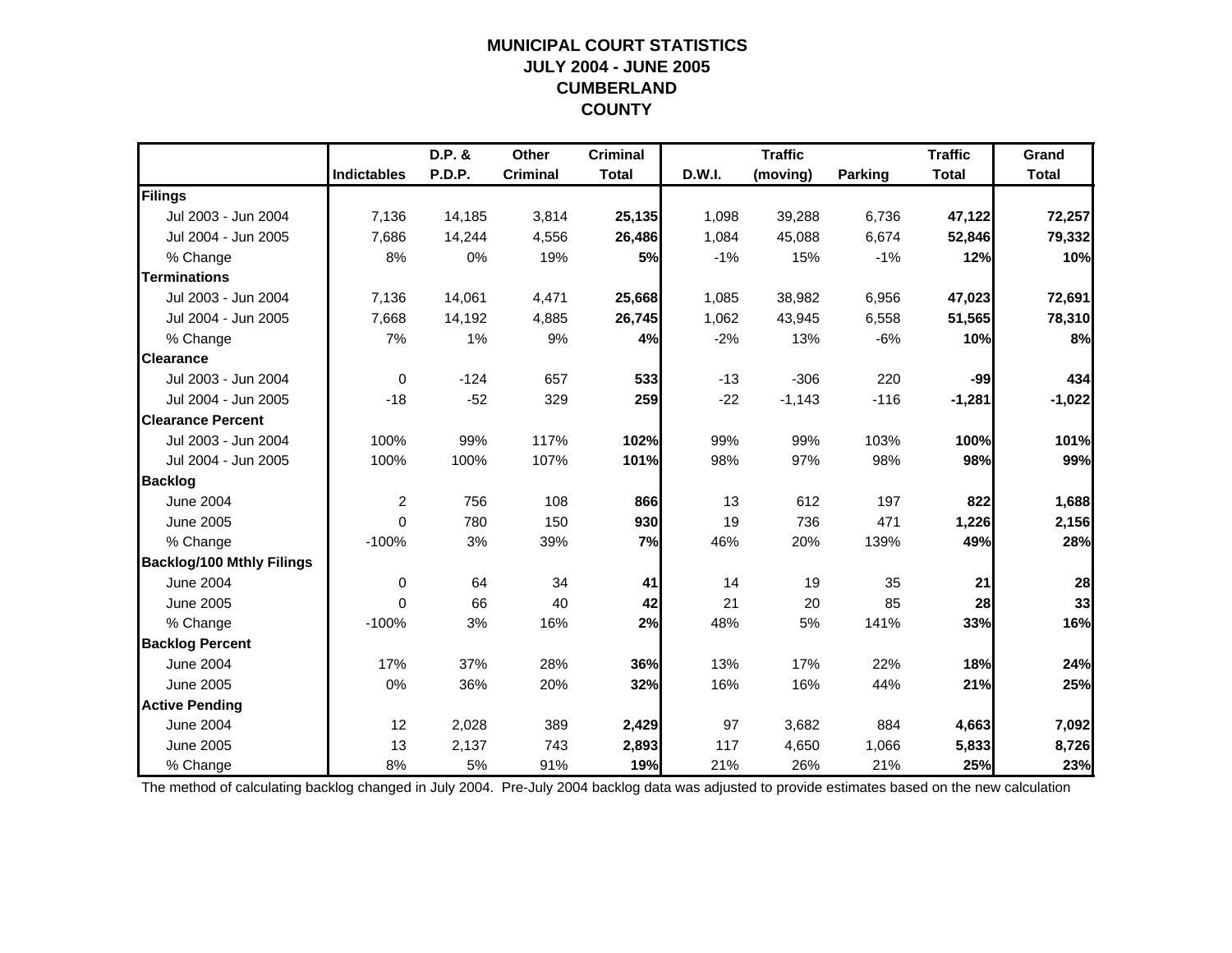## **MUNICIPAL COURT STATISTICSJULY 2004 - JUNE 2005 ESSEX COUNTY**

|                                  |                    | D.P. &   | Other           | <b>Criminal</b> |        | <b>Traffic</b> |                | <b>Traffic</b> | Grand        |
|----------------------------------|--------------------|----------|-----------------|-----------------|--------|----------------|----------------|----------------|--------------|
|                                  | <b>Indictables</b> | P.D.P.   | <b>Criminal</b> | <b>Total</b>    | D.W.I. | (moving)       | <b>Parking</b> | <b>Total</b>   | <b>Total</b> |
| Filings                          |                    |          |                 |                 |        |                |                |                |              |
| Jul 2003 - Jun 2004              | 33,590             | 54,299   | 47,361          | 135,250         | 1,385  | 215,998        | 586,980        | 804,363        | 939,613      |
| Jul 2004 - Jun 2005              | 36,337             | 47,319   | 43,535          | 127,191         | 1,256  | 227,224        | 561,578        | 790,058        | 917,249      |
| % Change                         | 8%                 | $-13%$   | $-8%$           | $-6%$           | $-9%$  | 5%             | $-4%$          | $-2%$          | $-2%$        |
| <b>Terminations</b>              |                    |          |                 |                 |        |                |                |                |              |
| Jul 2003 - Jun 2004              | 33,203             | 60,630   | 40,476          | 134,309         | 1,370  | 219,550        | 691,231        | 912,151        | 1,046,460    |
| Jul 2004 - Jun 2005              | 35,742             | 44,599   | 38,809          | 119,150         | 1,310  | 231,001        | 612,433        | 844,744        | 963,894      |
| % Change                         | 8%                 | $-26%$   | $-4%$           | $-11%$          | $-4%$  | 5%             | $-11%$         | $-7%$          | $-8%$        |
| <b>Clearance</b>                 |                    |          |                 |                 |        |                |                |                |              |
| Jul 2003 - Jun 2004              | $-387$             | 6,331    | $-6,885$        | $-941$          | $-15$  | 3,552          | 104,251        | 107,788        | 106,847      |
| Jul 2004 - Jun 2005              | $-595$             | $-2,720$ | $-4,726$        | $-8,041$        | 54     | 3,777          | 50,855         | 54,686         | 46,645       |
| <b>Clearance Percent</b>         |                    |          |                 |                 |        |                |                |                |              |
| Jul 2003 - Jun 2004              | 99%                | 112%     | 85%             | 99%             | 99%    | 102%           | 118%           | 113%           | 111%         |
| Jul 2004 - Jun 2005              | 98%                | 94%      | 89%             | 94%             | 104%   | 102%           | 109%           | 107%           | 105%         |
| <b>Backlog</b>                   |                    |          |                 |                 |        |                |                |                |              |
| <b>June 2004</b>                 | 6                  | 1,603    | 470             | 2,079           | 44     | 7,784          | 73,355         | 81,183         | 83,262       |
| June 2005                        | 5                  | 1,651    | 1,487           | 3,143           | 37     | 2,861          | 66,488         | 69,386         | 72,529       |
| % Change                         | $-17%$             | 3%       | 216%            | 51%             | $-16%$ | $-63%$         | $-9%$          | $-15%$         | $-13%$       |
| <b>Backlog/100 Mthly Filings</b> |                    |          |                 |                 |        |                |                |                |              |
| <b>June 2004</b>                 | 0                  | 35       | 12              | 18              | 38     | 43             | 150            | 121            | 106          |
| June 2005                        | $\Omega$           | 42       | 41              | 30 <sub>1</sub> | 35     | 15             | 142            | 105            | 95           |
| % Change                         | $-23%$             | 18%      | 244%            | 61%             | $-7%$  | $-65%$         | $-5%$          | $-13%$         | $-11%$       |
| <b>Backlog Percent</b>           |                    |          |                 |                 |        |                |                |                |              |
| <b>June 2004</b>                 | 27%                | 38%      | 17%             | 29%             | 25%    | 32%            | 59%            | 54%            | 53%          |
| <b>June 2005</b>                 | 7%                 | 36%      | 29%             | 32%             | 24%    | 16%            | 60%            | 54%            | 53%          |
| <b>Active Pending</b>            |                    |          |                 |                 |        |                |                |                |              |
| <b>June 2004</b>                 | 22                 | 4,237    | 2,801           | 7,060           | 176    | 24,063         | 124,794        | 149,033        | 156,093      |
| <b>June 2005</b>                 | 69                 | 4,544    | 5,066           | 9,679           | 155    | 17,927         | 109,942        | 128,024        | 137,703      |
| % Change                         | 214%               | 7%       | 81%             | 37%             | $-12%$ | $-25%$         | $-12%$         | $-14%$         | $-12%$       |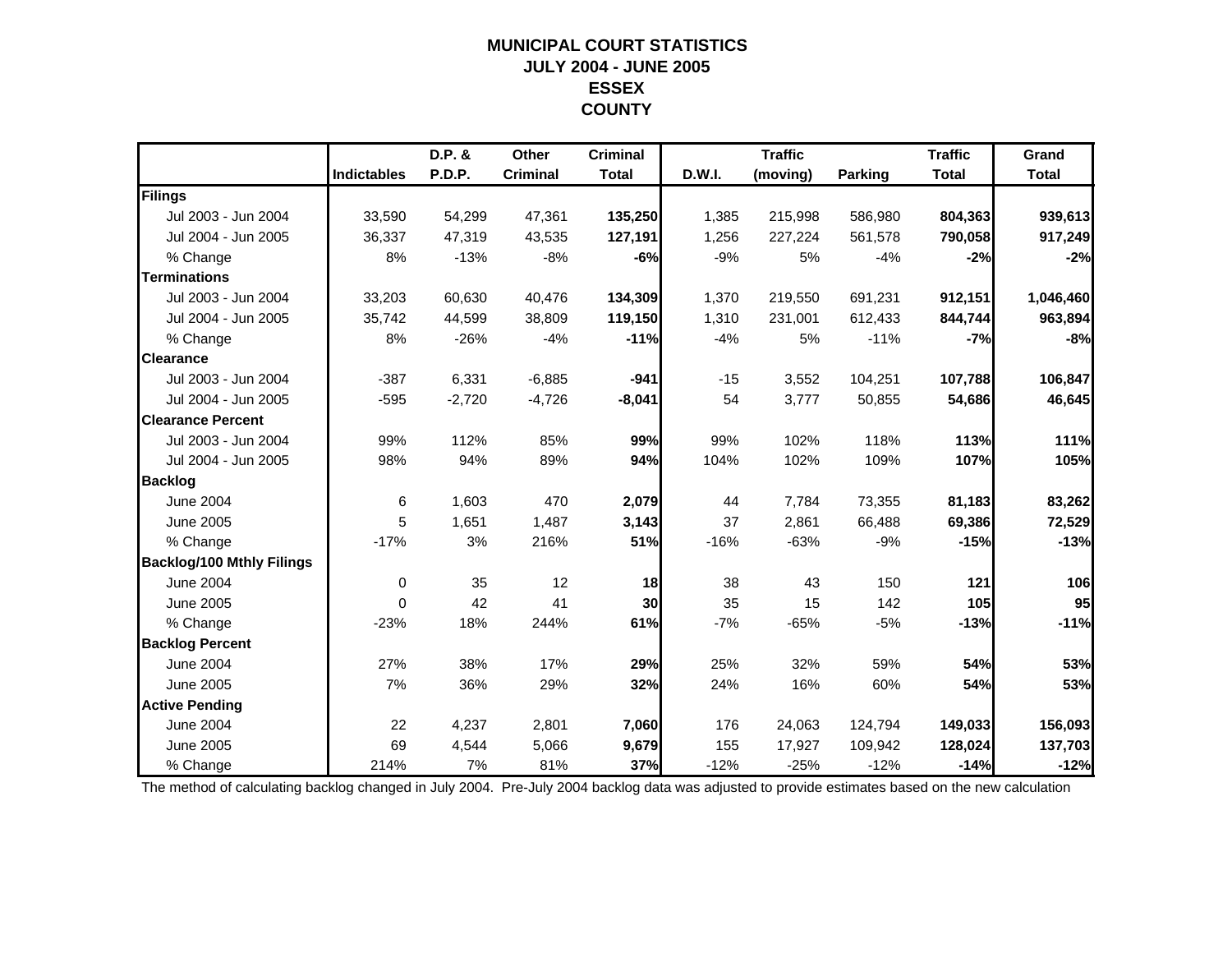## **MUNICIPAL COURT STATISTICSJULY 2004 - JUNE 2005 GLOUCESTER COUNTY**

|                                  |                    | D.P. & | Other           | <b>Criminal</b> |        | <b>Traffic</b> |         | <b>Traffic</b> | Grand        |
|----------------------------------|--------------------|--------|-----------------|-----------------|--------|----------------|---------|----------------|--------------|
|                                  | <b>Indictables</b> | P.D.P. | <b>Criminal</b> | <b>Total</b>    | D.W.I. | (moving)       | Parking | <b>Total</b>   | <b>Total</b> |
| Filings                          |                    |        |                 |                 |        |                |         |                |              |
| Jul 2003 - Jun 2004              | 6,066              | 16,624 | 4,824           | 27,514          | 1,644  | 99,320         | 7,248   | 108,212        | 135,726      |
| Jul 2004 - Jun 2005              | 5,952              | 18,358 | 5,455           | 29,765          | 1,702  | 94,550         | 7,957   | 104,209        | 133,974      |
| % Change                         | $-2%$              | 10%    | 13%             | 8%              | 4%     | $-5%$          | 10%     | $-4%$          | $-1%$        |
| <b>Terminations</b>              |                    |        |                 |                 |        |                |         |                |              |
| Jul 2003 - Jun 2004              | 6,058              | 16,668 | 6,234           | 28,960          | 1,672  | 97,458         | 7,433   | 106,563        | 135,523      |
| Jul 2004 - Jun 2005              | 5,925              | 18,397 | 7,070           | 31,392          | 1,689  | 93,958         | 7,521   | 103,168        | 134,560      |
| % Change                         | $-2%$              | 10%    | 13%             | 8%              | 1%     | $-4%$          | 1%      | $-3%$          | $-1%$        |
| <b>Clearance</b>                 |                    |        |                 |                 |        |                |         |                |              |
| Jul 2003 - Jun 2004              | -8                 | 44     | 1,410           | 1,446           | 28     | $-1,862$       | 185     | $-1,649$       | $-203$       |
| Jul 2004 - Jun 2005              | $-27$              | 39     | 1,615           | 1,627           | $-13$  | $-592$         | $-436$  | $-1,041$       | 586          |
| <b>Clearance Percent</b>         |                    |        |                 |                 |        |                |         |                |              |
| Jul 2003 - Jun 2004              | 100%               | 100%   | 129%            | 105%            | 102%   | 98%            | 103%    | 98%            | 100%         |
| Jul 2004 - Jun 2005              | 100%               | 100%   | 130%            | 105%            | 99%    | 99%            | 95%     | 99%            | 100%         |
| <b>Backlog</b>                   |                    |        |                 |                 |        |                |         |                |              |
| June 2004                        | 1                  | 892    | 133             | 1,026           | 20     | 1,585          | 166     | 1,771          | 2,797        |
| June 2005                        | $\Omega$           | 957    | 151             | 1,108           | 36     | 1,806          | 417     | 2,259          | 3,367        |
| % Change                         | $-100%$            | 7%     | 14%             | 8%              | 80%    | 14%            | 151%    | 28%            | 20%          |
| <b>Backlog/100 Mthly Filings</b> |                    |        |                 |                 |        |                |         |                |              |
| <b>June 2004</b>                 | $\mathbf 0$        | 64     | 33              | 45              | 15     | 19             | 27      | 20             | 25           |
| <b>June 2005</b>                 | $\mathbf{0}$       | 63     | 33              | 45              | 25     | 23             | 63      | 26             | 30           |
| % Change                         | $-100%$            | $-3%$  | 0%              | 0%              | 74%    | 20%            | 129%    | 32%            | 22%          |
| <b>Backlog Percent</b>           |                    |        |                 |                 |        |                |         |                |              |
| <b>June 2004</b>                 | 14%                | 38%    | 20%             | 34%             | 11%    | 15%            | 28%     | 16%            | 19%          |
| <b>June 2005</b>                 | 0%                 | 41%    | 26%             | 38%             | 17%    | 16%            | 42%     | 18%            | 22%          |
| <b>Active Pending</b>            |                    |        |                 |                 |        |                |         |                |              |
| <b>June 2004</b>                 | $\overline{7}$     | 2,336  | 674             | 3,017           | 176    | 10,596         | 602     | 11,374         | 14,391       |
| <b>June 2005</b>                 | 10                 | 2,322  | 581             | 2,913           | 214    | 11,157         | 992     | 12,363         | 15,276       |
| % Change                         | 43%                | $-1%$  | $-14%$          | $-3%$           | 22%    | 5%             | 65%     | 9%             | 6%           |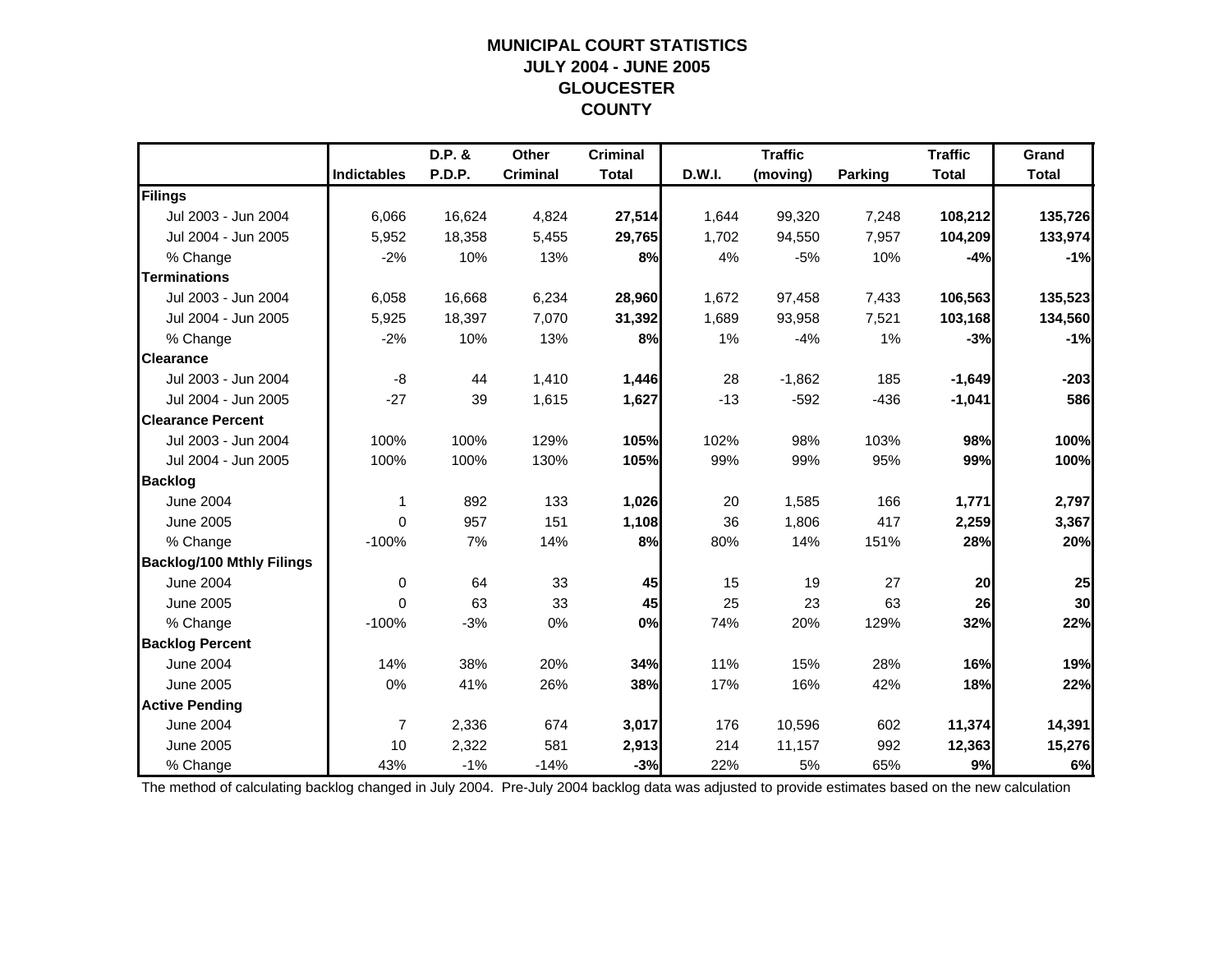#### **MUNICIPAL COURT STATISTICS JULY 2004 - JUNE 2005 HUDSON COUNTY**

|                                  |                    | D.P. &        | Other           | <b>Criminal</b> |        | <b>Traffic</b> |                | <b>Traffic</b> | Grand        |
|----------------------------------|--------------------|---------------|-----------------|-----------------|--------|----------------|----------------|----------------|--------------|
|                                  | <b>Indictables</b> | <b>P.D.P.</b> | <b>Criminal</b> | <b>Total</b>    | D.W.I. | (moving)       | <b>Parking</b> | <b>Total</b>   | <b>Total</b> |
| Filings                          |                    |               |                 |                 |        |                |                |                |              |
| Jul 2003 - Jun 2004              | 16,561             | 30,521        | 21,035          | 68,117          | 1,069  | 104,053        | 1,075,299      | 1,180,421      | 1,248,538    |
| Jul 2004 - Jun 2005              | 15,846             | 29,524        | 25,134          | 70,504          | 967    | 107,207        | 1,002,979      | 1,111,153      | 1,181,657    |
| % Change                         | $-4%$              | $-3%$         | 19%             | 4%              | $-10%$ | 3%             | $-7%$          | $-6%$          | $-5%$        |
| <b>Terminations</b>              |                    |               |                 |                 |        |                |                |                |              |
| Jul 2003 - Jun 2004              | 16,268             | 27,299        | 17,934          | 61,501          | 1,110  | 102,691        | 1,147,530      | 1,251,331      | 1,312,832    |
| Jul 2004 - Jun 2005              | 15,710             | 26,015        | 19,853          | 61,578          | 996    | 105,391        | 1,050,741      | 1,157,128      | 1,218,706    |
| % Change                         | $-3%$              | $-5%$         | 11%             | 0%              | $-10%$ | 3%             | $-8%$          | $-8%$          | $-7%$        |
| <b>Clearance</b>                 |                    |               |                 |                 |        |                |                |                |              |
| Jul 2003 - Jun 2004              | $-293$             | $-3,222$      | $-3,101$        | $-6,616$        | 41     | $-1,362$       | 72,231         | 70,910         | 64,294       |
| Jul 2004 - Jun 2005              | $-136$             | $-3,509$      | $-5,281$        | $-8,926$        | 29     | $-1,816$       | 47,762         | 45,975         | 37,049       |
| <b>Clearance Percent</b>         |                    |               |                 |                 |        |                |                |                |              |
| Jul 2003 - Jun 2004              | 98%                | 89%           | 85%             | 90%             | 104%   | 99%            | 107%           | 106%           | 105%         |
| Jul 2004 - Jun 2005              | 99%                | 88%           | 79%             | 87%             | 103%   | 98%            | 105%           | 104%           | 103%         |
| <b>Backlog</b>                   |                    |               |                 |                 |        |                |                |                |              |
| <b>June 2004</b>                 | 3                  | 2,227         | 1,750           | 3,980           | 40     | 3,200          | 183,272        | 186,512        | 190,492      |
| <b>June 2005</b>                 | 3                  | 2,197         | 1,744           | 3,944           | 43     | 4,311          | 149,108        | 153,462        | 157,406      |
| % Change                         | 0%                 | $-1%$         | 0%              | $-1%$           | 8%     | 35%            | $-19%$         | $-18%$         | $-17%$       |
| <b>Backlog/100 Mthly Filings</b> |                    |               |                 |                 |        |                |                |                |              |
| <b>June 2004</b>                 | $\mathbf 0$        | 88            | 100             | 70              | 45     | 37             | 205            | 190            | 183          |
| <b>June 2005</b>                 | $\Omega$           | 89            | 83              | 67              | 53     | 48             | 178            | 166            | 160          |
| % Change                         | 5%                 | 2%            | $-17%$          | $-4%$           | 19%    | 31%            | $-13%$         | $-13%$         | $-13%$       |
| <b>Backlog Percent</b>           |                    |               |                 |                 |        |                |                |                |              |
| <b>June 2004</b>                 | 10%                | 53%           | 57%             | 55%             | 28%    | 24%            | 68%            | 66%            | 65%          |
| <b>June 2005</b>                 | 12%                | 52%           | 34%             | 42%             | 31%    | 30%            | 64%            | 62%            | 61%          |
| <b>Active Pending</b>            |                    |               |                 |                 |        |                |                |                |              |
| <b>June 2004</b>                 | 29                 | 4,173         | 3,079           | 7,281           | 143    | 13,388         | 270,048        | 283,579        | 290,860      |
| <b>June 2005</b>                 | 25                 | 4,255         | 5,059           | 9,339           | 138    | 14,600         | 233,295        | 248,033        | 257,372      |
| % Change                         | $-14%$             | 2%            | 64%             | 28%             | $-3%$  | 9%             | $-14%$         | $-13%$         | $-12%$       |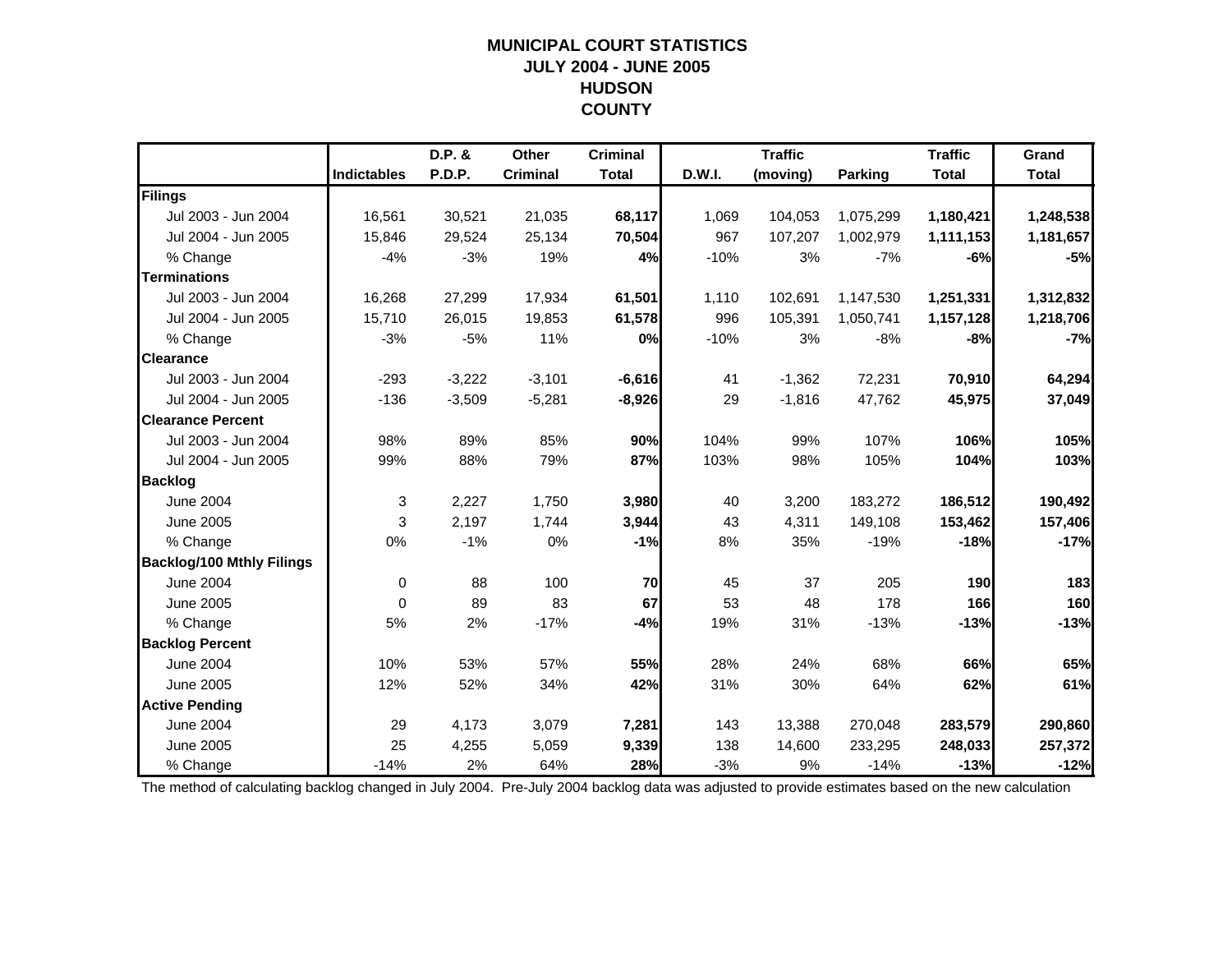## **MUNICIPAL COURT STATISTICSJULY 2004 - JUNE 2005 HUNTERDON COUNTY**

|                                  |                    | D.P. &        | Other           | <b>Criminal</b> |        | <b>Traffic</b> |                | <b>Traffic</b> | Grand        |
|----------------------------------|--------------------|---------------|-----------------|-----------------|--------|----------------|----------------|----------------|--------------|
|                                  | <b>Indictables</b> | <b>P.D.P.</b> | <b>Criminal</b> | <b>Total</b>    | D.W.I. | (moving)       | <b>Parking</b> | <b>Total</b>   | <b>Total</b> |
| Filings                          |                    |               |                 |                 |        |                |                |                |              |
| Jul 2003 - Jun 2004              | 1,163              | 2,728         | 1,990           | 5,881           | 651    | 44,095         | 11,005         | 55,751         | 61,632       |
| Jul 2004 - Jun 2005              | 1,319              | 2,747         | 1,509           | 5,575           | 692    | 44,753         | 10,169         | 55,614         | 61,189       |
| % Change                         | 13%                | 1%            | $-24%$          | $-5%$           | 6%     | 1%             | $-8%$          | 0%             | $-1%$        |
| <b>Terminations</b>              |                    |               |                 |                 |        |                |                |                |              |
| Jul 2003 - Jun 2004              | 1,155              | 2,357         | 2,165           | 5,677           | 620    | 42,469         | 11,108         | 54,197         | 59,874       |
| Jul 2004 - Jun 2005              | 1,301              | 2,349         | 1,702           | 5,352           | 672    | 44,505         | 10,089         | 55,266         | 60,618       |
| % Change                         | 13%                | 0%            | $-21%$          | $-6%$           | 8%     | 5%             | $-9%$          | 2%             | 1%           |
| <b>Clearance</b>                 |                    |               |                 |                 |        |                |                |                |              |
| Jul 2003 - Jun 2004              | -8                 | $-371$        | 175             | $-204$          | $-31$  | $-1,626$       | 103            | $-1,554$       | $-1,758$     |
| Jul 2004 - Jun 2005              | $-18$              | $-398$        | 193             | $-223$          | $-20$  | $-248$         | $-80$          | $-348$         | $-571$       |
| <b>Clearance Percent</b>         |                    |               |                 |                 |        |                |                |                |              |
| Jul 2003 - Jun 2004              | 99%                | 86%           | 109%            | 97%             | 95%    | 96%            | 101%           | 97%            | 97%          |
| Jul 2004 - Jun 2005              | 99%                | 86%           | 113%            | 96%             | 97%    | 99%            | 99%            | 99%            | 99%          |
| <b>Backlog</b>                   |                    |               |                 |                 |        |                |                |                |              |
| <b>June 2004</b>                 | 4                  | 309           | 163             | 476             | 42     | 1,607          | 1,113          | 2,762          | 3,238        |
| <b>June 2005</b>                 | 3                  | 291           | 140             | 434             | 59     | 1,351          | 1,140          | 2,550          | 2,984        |
| % Change                         | $-25%$             | $-6%$         | $-14%$          | $-9%$           | 40%    | $-16%$         | 2%             | $-8%$          | $-8%$        |
| <b>Backlog/100 Mthly Filings</b> |                    |               |                 |                 |        |                |                |                |              |
| <b>June 2004</b>                 | 4                  | 136           | 98              | 97              | 77     | 44             | 121            | 59             | 63           |
| <b>June 2005</b>                 | 3                  | 127           | 111             | 93              | 102    | 36             | 135            | 55             | 59           |
| % Change                         | $-34%$             | $-6%$         | 13%             | $-4%$           | 32%    | $-17%$         | 11%            | $-7%$          | $-7%$        |
| <b>Backlog Percent</b>           |                    |               |                 |                 |        |                |                |                |              |
| <b>June 2004</b>                 | 100%               | 56%           | 50%             | 54%             | 34%    | 29%            | 63%            | 37%            | 39%          |
| <b>June 2005</b>                 | 17%                | 51%           | 51%             | 50%             | 40%    | 23%            | 63%            | 33%            | 34%          |
| <b>Active Pending</b>            |                    |               |                 |                 |        |                |                |                |              |
| <b>June 2004</b>                 | $\overline{4}$     | 552           | 326             | 882             | 125    | 5,622          | 1,779          | 7,526          | 8,408        |
| <b>June 2005</b>                 | 18                 | 569           | 274             | 861             | 147    | 5,834          | 1,812          | 7,793          | 8,654        |
| % Change                         | 350%               | 3%            | $-16%$          | $-2%$           | 18%    | 4%             | 2%             | 4%             | 3%           |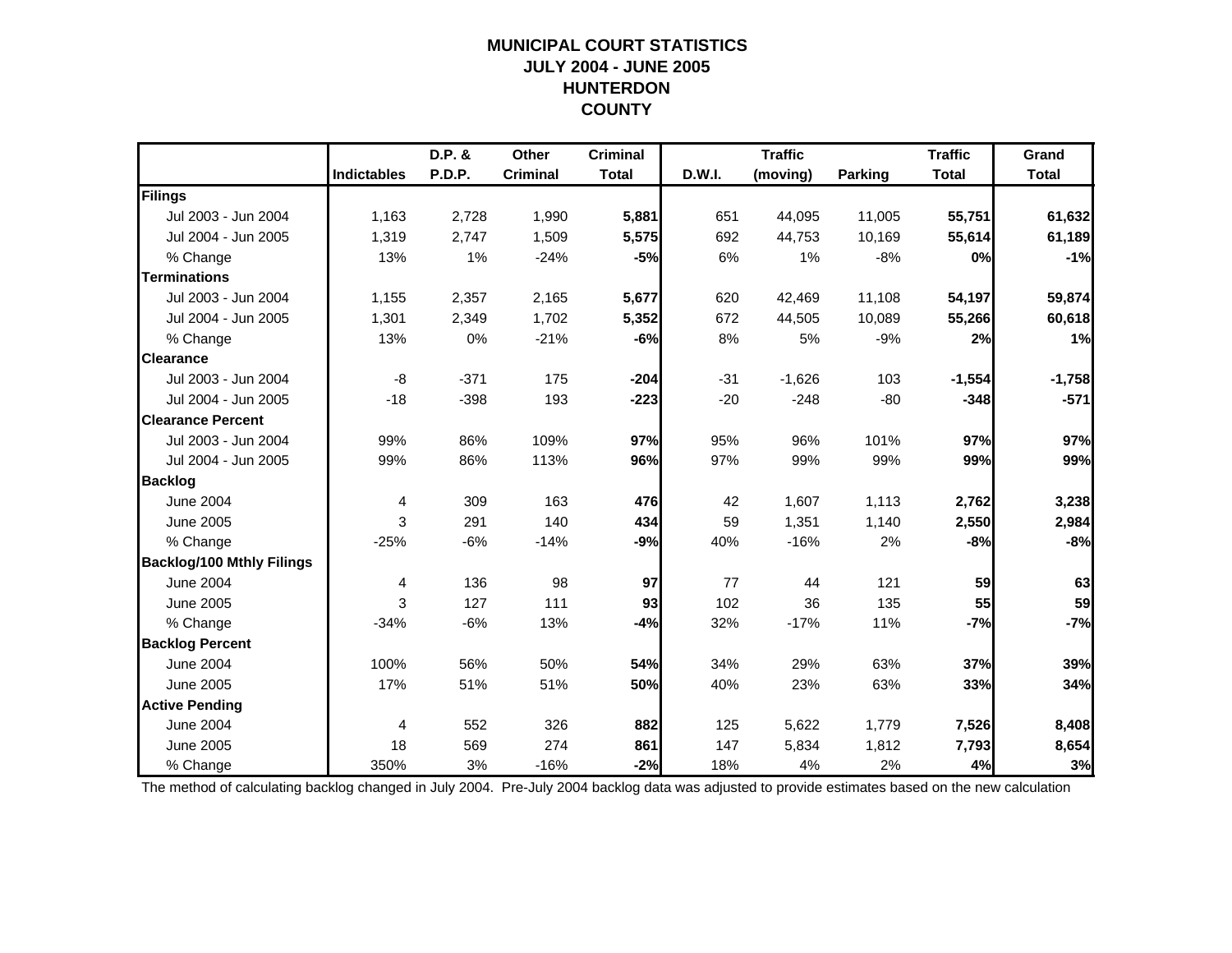#### **MUNICIPAL COURT STATISTICS JULY 2004 - JUNE 2005 MERCER COUNTY**

|                                  |                    | D.P. &        | Other           | <b>Criminal</b> |        | <b>Traffic</b> |                | <b>Traffic</b> | Grand        |
|----------------------------------|--------------------|---------------|-----------------|-----------------|--------|----------------|----------------|----------------|--------------|
|                                  | <b>Indictables</b> | <b>P.D.P.</b> | <b>Criminal</b> | <b>Total</b>    | D.W.I. | (moving)       | <b>Parking</b> | <b>Total</b>   | <b>Total</b> |
| Filings                          |                    |               |                 |                 |        |                |                |                |              |
| Jul 2003 - Jun 2004              | 8,426              | 15,922        | 6,590           | 30,938          | 1,375  | 109,366        | 84,302         | 195,043        | 225,981      |
| Jul 2004 - Jun 2005              | 9,845              | 15,297        | 5,810           | 30,952          | 1,194  | 102,564        | 78,986         | 182,744        | 213,696      |
| % Change                         | 17%                | $-4%$         | $-12%$          | 0%              | $-13%$ | $-6%$          | $-6%$          | $-6%$          | $-5%$        |
| <b>Terminations</b>              |                    |               |                 |                 |        |                |                |                |              |
| Jul 2003 - Jun 2004              | 8,318              | 20,509        | 9,306           | 38,133          | 1,395  | 106,255        | 88,881         | 196,531        | 234,664      |
| Jul 2004 - Jun 2005              | 9,659              | 17,453        | 8,532           | 35,644          | 1,223  | 102,204        | 77,069         | 180,496        | 216,140      |
| % Change                         | 16%                | $-15%$        | $-8%$           | -7%             | $-12%$ | $-4%$          | $-13%$         | $-8%$          | $-8%$        |
| <b>Clearance</b>                 |                    |               |                 |                 |        |                |                |                |              |
| Jul 2003 - Jun 2004              | $-108$             | 4,587         | 2,716           | 7,195           | 20     | $-3,111$       | 4,579          | 1,488          | 8,683        |
| Jul 2004 - Jun 2005              | $-186$             | 2,156         | 2,722           | 4,692           | 29     | $-360$         | $-1,917$       | $-2,248$       | 2,444        |
| <b>Clearance Percent</b>         |                    |               |                 |                 |        |                |                |                |              |
| Jul 2003 - Jun 2004              | 99%                | 129%          | 141%            | 123%            | 101%   | 97%            | 105%           | 101%           | 104%         |
| Jul 2004 - Jun 2005              | 98%                | 114%          | 147%            | 115%            | 102%   | 100%           | 98%            | 99%            | 101%         |
| <b>Backlog</b>                   |                    |               |                 |                 |        |                |                |                |              |
| <b>June 2004</b>                 | 21                 | 4,416         | 1,169           | 5,606           | 26     | 5,062          | 15,151         | 20,239         | 25,845       |
| June 2005                        | $\overline{4}$     | 4,028         | 786             | 4,818           | 31     | 5,659          | 14,878         | 20,568         | 25,386       |
| % Change                         | $-81%$             | $-9%$         | $-33%$          | $-14%$          | 19%    | 12%            | $-2%$          | 2%             | $-2%$        |
| <b>Backlog/100 Mthly Filings</b> |                    |               |                 |                 |        |                |                |                |              |
| <b>June 2004</b>                 | 3                  | 333           | 213             | 217             | 23     | 56             | 216            | 125            | 137          |
| June 2005                        | $\mathbf{0}$       | 316           | 162             | 187             | 31     | 66             | 226            | 135            | 143          |
| % Change                         | $-84%$             | $-5%$         | $-24%$          | $-14%$          | 37%    | 19%            | 5%             | 8%             | 4%           |
| <b>Backlog Percent</b>           |                    |               |                 |                 |        |                |                |                |              |
| <b>June 2004</b>                 | 34%                | 75%           | 65%             | 73%             | 16%    | 31%            | 72%            | 54%            | 57%          |
| <b>June 2005</b>                 | 10%                | 74%           | 54%             | 69%             | 21%    | 35%            | 71%            | 55%            | 57%          |
| <b>Active Pending</b>            |                    |               |                 |                 |        |                |                |                |              |
| <b>June 2004</b>                 | 61                 | 5,870         | 1,797           | 7,728           | 166    | 16,073         | 21,047         | 37,286         | 45,014       |
| <b>June 2005</b>                 | 39                 | 5,453         | 1,451           | 6,943           | 147    | 16,255         | 20,985         | 37,387         | 44,330       |
| % Change                         | $-36%$             | $-7%$         | $-19%$          | $-10%$          | $-11%$ | 1%             | 0%             | 0%             | $-2%$        |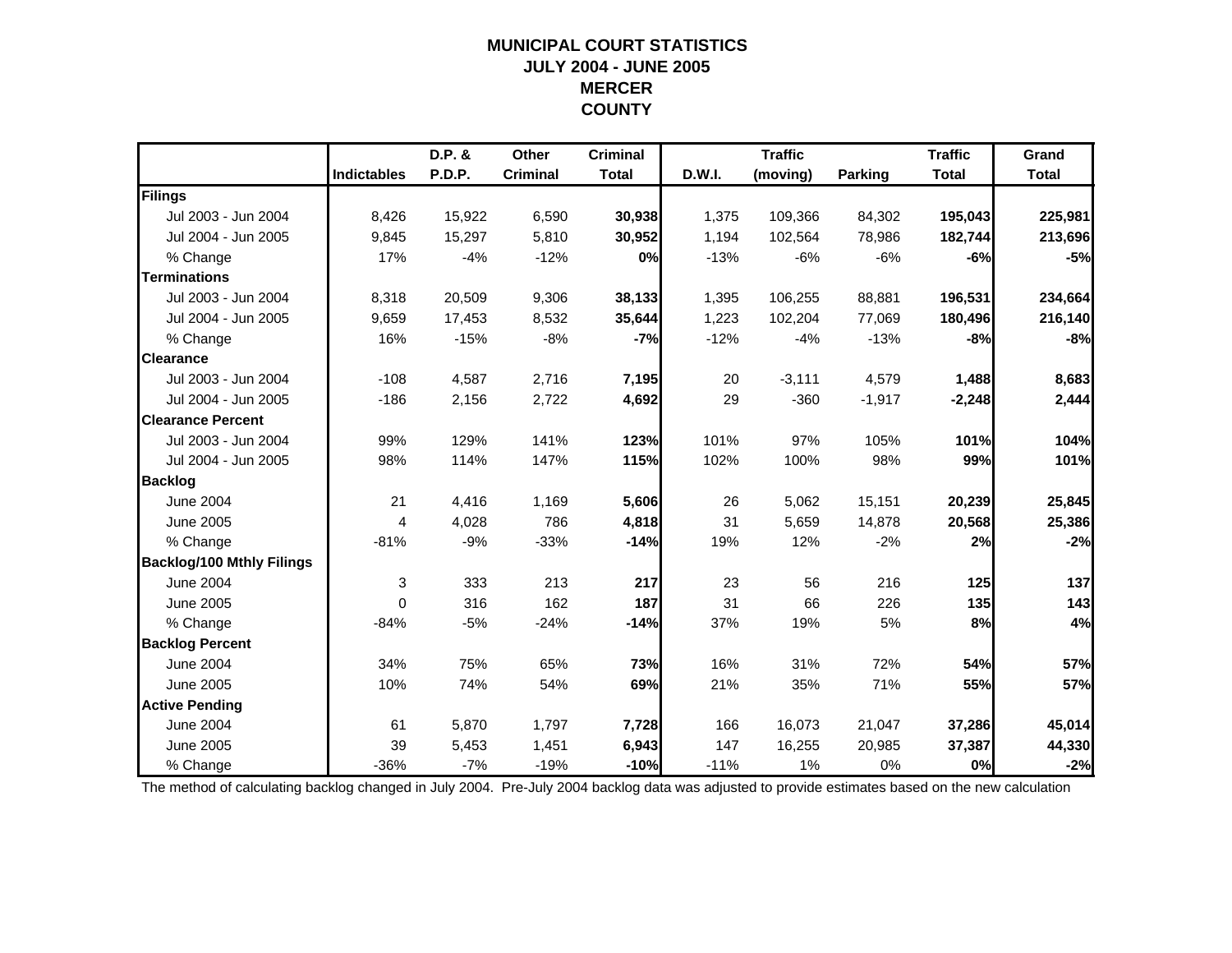## **MUNICIPAL COURT STATISTICSJULY 2004 - JUNE 2005 MIDDLESEX COUNTY**

|                                  |                    | D.P. &   | Other           | <b>Criminal</b> |        | <b>Traffic</b> |                | <b>Traffic</b> | Grand        |
|----------------------------------|--------------------|----------|-----------------|-----------------|--------|----------------|----------------|----------------|--------------|
|                                  | <b>Indictables</b> | P.D.P.   | <b>Criminal</b> | <b>Total</b>    | D.W.I. | (moving)       | <b>Parking</b> | <b>Total</b>   | <b>Total</b> |
| Filings                          |                    |          |                 |                 |        |                |                |                |              |
| Jul 2003 - Jun 2004              | 10,424             | 26,467   | 15,694          | 52,585          | 2,478  | 228,744        | 158,014        | 389,236        | 441,821      |
| Jul 2004 - Jun 2005              | 8,767              | 23,848   | 15,992          | 48,607          | 2,609  | 225,286        | 144,151        | 372,046        | 420,653      |
| % Change                         | $-16%$             | $-10%$   | 2%              | -8%             | 5%     | $-2%$          | $-9%$          | $-4%$          | $-5%$        |
| <b>Terminations</b>              |                    |          |                 |                 |        |                |                |                |              |
| Jul 2003 - Jun 2004              | 10,077             | 22,854   | 16,333          | 49,264          | 2,566  | 224,093        | 160,014        | 386,673        | 435,937      |
| Jul 2004 - Jun 2005              | 8,450              | 21,946   | 16,452          | 46,848          | 2,628  | 224,441        | 142,045        | 369,114        | 415,962      |
| % Change                         | $-16%$             | $-4%$    | 1%              | $-5%$           | 2%     | 0%             | $-11%$         | $-5%$          | $-5%$        |
| <b>Clearance</b>                 |                    |          |                 |                 |        |                |                |                |              |
| Jul 2003 - Jun 2004              | $-347$             | $-3,613$ | 639             | $-3,321$        | 88     | $-4,651$       | 2,000          | $-2,563$       | $-5,884$     |
| Jul 2004 - Jun 2005              | $-317$             | $-1,902$ | 460             | $-1,759$        | 19     | $-845$         | $-2,106$       | $-2,932$       | $-4,691$     |
| <b>Clearance Percent</b>         |                    |          |                 |                 |        |                |                |                |              |
| Jul 2003 - Jun 2004              | 97%                | 86%      | 104%            | 94%             | 104%   | 98%            | 101%           | 99%            | 99%          |
| Jul 2004 - Jun 2005              | 96%                | 92%      | 103%            | 96%             | 101%   | 100%           | 99%            | 99%            | 99%          |
| <b>Backlog</b>                   |                    |          |                 |                 |        |                |                |                |              |
| <b>June 2004</b>                 | 9                  | 3,151    | 771             | 3,931           | 187    | 6,654          | 17,134         | 23,975         | 27,906       |
| June 2005                        | 2                  | 2,597    | 921             | 3,520           | 271    | 7,792          | 18,121         | 26,184         | 29,704       |
| % Change                         | $-78%$             | $-18%$   | 19%             | $-10%$          | 45%    | 17%            | 6%             | 9%             | 6%           |
| <b>Backlog/100 Mthly Filings</b> |                    |          |                 |                 |        |                |                |                |              |
| <b>June 2004</b>                 | 1                  | 143      | 59              | 90              | 91     | 35             | 130            | 74             | 76           |
| <b>June 2005</b>                 | $\Omega$           | 131      | 69              | 87              | 125    | 42             | 151            | 84             | 85           |
| % Change                         | $-74%$             | $-9%$    | 17%             | $-3%$           | 38%    | 19%            | 16%            | 14%            | 12%          |
| <b>Backlog Percent</b>           |                    |          |                 |                 |        |                |                |                |              |
| <b>June 2004</b>                 | 16%                | 62%      | 36%             | 54%             | 38%    | 24%            | 63%            | 43%            | 44%          |
| <b>June 2005</b>                 | 5%                 | 59%      | 35%             | 50%             | 48%    | 26%            | 63%            | 45%            | 45%          |
| <b>Active Pending</b>            |                    |          |                 |                 |        |                |                |                |              |
| <b>June 2004</b>                 | 56                 | 5,092    | 2,169           | 7,317           | 496    | 28,178         | 26,999         | 55,673         | 62,990       |
| <b>June 2005</b>                 | 39                 | 4,386    | 2,657           | 7,082           | 570    | 29,448         | 28,622         | 58,640         | 65,722       |
| % Change                         | $-30%$             | $-14%$   | 22%             | $-3%$           | 15%    | 5%             | 6%             | 5%             | 4%           |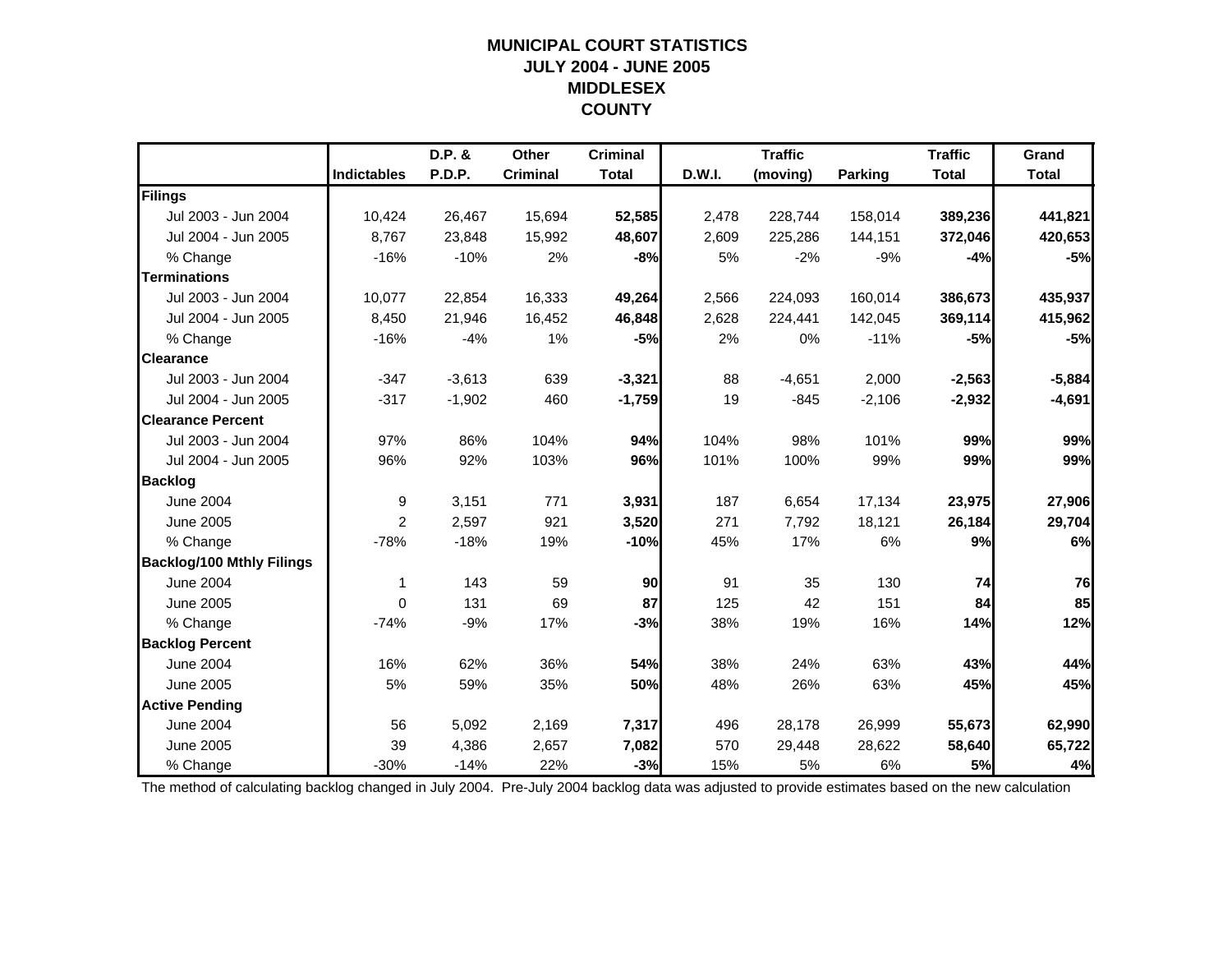## **MUNICIPAL COURT STATISTICSJULY 2004 - JUNE 2005 MONMOUTH COUNTY**

|                                  |                    | D.P. &   | Other           | <b>Criminal</b> |        | <b>Traffic</b> |                | <b>Traffic</b> | Grand        |
|----------------------------------|--------------------|----------|-----------------|-----------------|--------|----------------|----------------|----------------|--------------|
|                                  | <b>Indictables</b> | P.D.P.   | <b>Criminal</b> | <b>Total</b>    | D.W.I. | (moving)       | <b>Parking</b> | <b>Total</b>   | <b>Total</b> |
| Filings                          |                    |          |                 |                 |        |                |                |                |              |
| Jul 2003 - Jun 2004              | 14,584             | 32,191   | 15,268          | 62,043          | 3,560  | 209,817        | 63,071         | 276,448        | 338,491      |
| Jul 2004 - Jun 2005              | 13,572             | 31,278   | 15,022          | 59,872          | 3,326  | 192,386        | 58,851         | 254,563        | 314,435      |
| % Change                         | $-7%$              | $-3%$    | $-2%$           | $-3%$           | $-7%$  | $-8%$          | $-7%$          | $-8%$          | $-7%$        |
| <b>Terminations</b>              |                    |          |                 |                 |        |                |                |                |              |
| Jul 2003 - Jun 2004              | 14,356             | 28,376   | 18,186          | 60,918          | 3,490  | 206,020        | 62,722         | 272,232        | 333,150      |
| Jul 2004 - Jun 2005              | 13,387             | 28,110   | 18,201          | 59,698          | 3,403  | 193,630        | 56,194         | 253,227        | 312,925      |
| % Change                         | $-7%$              | $-1%$    | 0%              | $-2%$           | $-2%$  | $-6%$          | $-10%$         | $-7%$          | $-6%$        |
| <b>Clearance</b>                 |                    |          |                 |                 |        |                |                |                |              |
| Jul 2003 - Jun 2004              | $-228$             | $-3,815$ | 2,918           | $-1,125$        | $-70$  | $-3,797$       | $-349$         | $-4,216$       | $-5,341$     |
| Jul 2004 - Jun 2005              | $-185$             | $-3,168$ | 3,179           | $-174$          | 77     | 1,244          | $-2,657$       | $-1,336$       | $-1,510$     |
| <b>Clearance Percent</b>         |                    |          |                 |                 |        |                |                |                |              |
| Jul 2003 - Jun 2004              | 98%                | 88%      | 119%            | 98%             | 98%    | 98%            | 99%            | 98%            | 98%          |
| Jul 2004 - Jun 2005              | 99%                | 90%      | 121%            | 100%            | 102%   | 101%           | 95%            | 99%            | 100%         |
| <b>Backlog</b>                   |                    |          |                 |                 |        |                |                |                |              |
| <b>June 2004</b>                 | 15                 | 3,635    | 906             | 4,556           | 258    | 5,541          | 904            | 6,703          | 11,259       |
| <b>June 2005</b>                 | 16                 | 3,057    | 790             | 3,863           | 328    | 6,227          | 2,271          | 8,826          | 12,689       |
| % Change                         | 7%                 | $-16%$   | $-13%$          | $-15%$          | 27%    | 12%            | 151%           | 32%            | 13%          |
| <b>Backlog/100 Mthly Filings</b> |                    |          |                 |                 |        |                |                |                |              |
| <b>June 2004</b>                 | 1                  | 136      | 71              | 88              | 87     | 32             | 17             | 29             | 40           |
| <b>June 2005</b>                 | 1                  | 117      | 63              | 77              | 118    | 39             | 46             | 42             | 48           |
| % Change                         | 15%                | $-13%$   | $-11%$          | $-12%$          | 36%    | 23%            | 169%           | 43%            | 21%          |
| <b>Backlog Percent</b>           |                    |          |                 |                 |        |                |                |                |              |
| <b>June 2004</b>                 | 33%                | 58%      | 33%             | 50%             | 34%    | 22%            | 16%            | 21%            | 27%          |
| <b>June 2005</b>                 | 26%                | 52%      | 32%             | 46%             | 44%    | 25%            | 28%            | 26%            | 30%          |
| <b>Active Pending</b>            |                    |          |                 |                 |        |                |                |                |              |
| <b>June 2004</b>                 | 46                 | 6,281    | 2,707           | 9,034           | 756    | 25,624         | 5,573          | 31,953         | 40,987       |
| <b>June 2005</b>                 | 62                 | 5,843    | 2,481           | 8,386           | 747    | 24,828         | 8,173          | 33,748         | 42,134       |
| % Change                         | 35%                | $-7%$    | $-8%$           | $-7%$           | $-1%$  | $-3%$          | 47%            | 6%             | 3%           |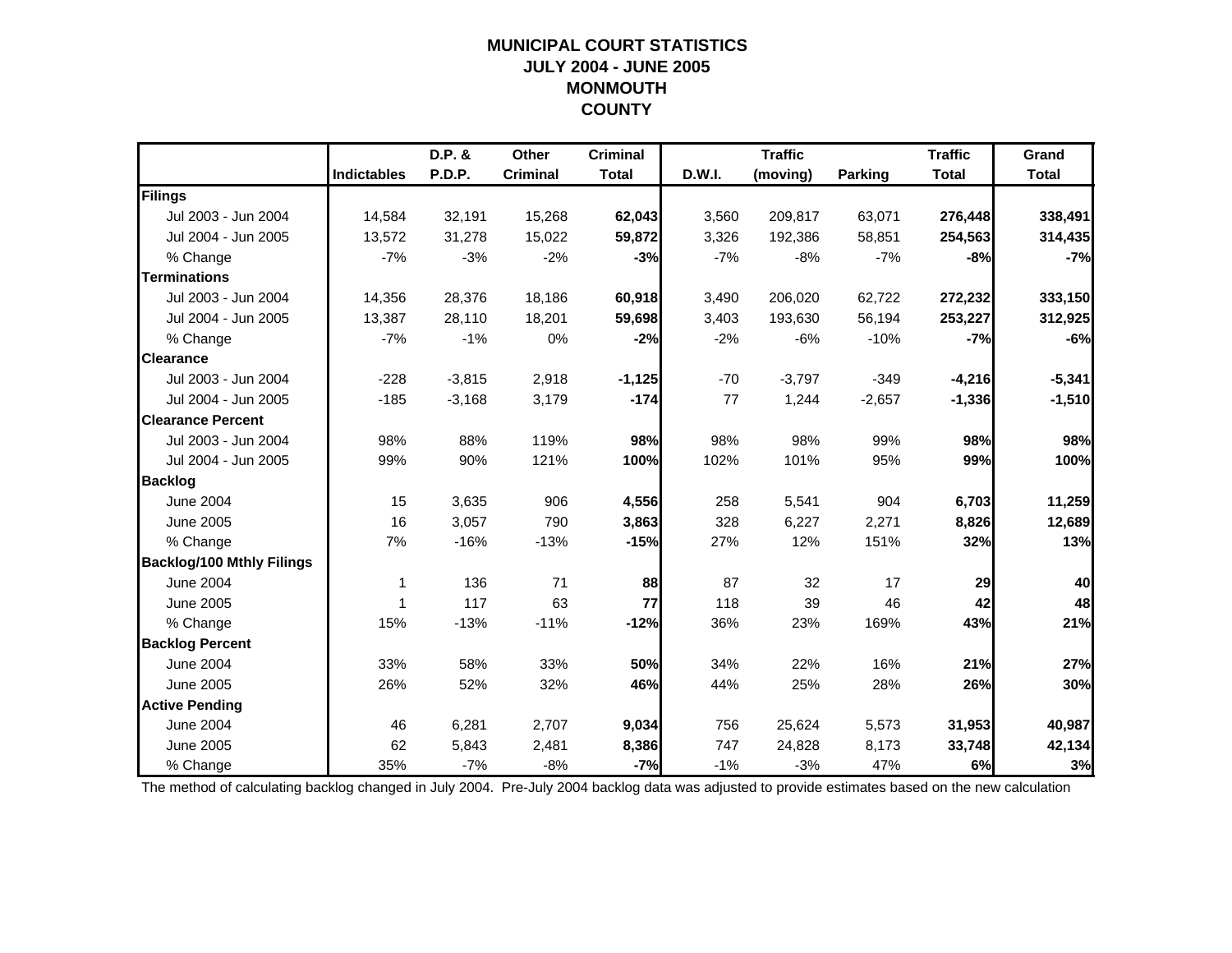#### **MUNICIPAL COURT STATISTICS JULY 2004 - JUNE 2005 MORRIS COUNTY**

|                                  |                    | D.P. &   | <b>Other</b>    | <b>Criminal</b> |        | <b>Traffic</b> |                | <b>Traffic</b> | Grand        |
|----------------------------------|--------------------|----------|-----------------|-----------------|--------|----------------|----------------|----------------|--------------|
|                                  | <b>Indictables</b> | P.D.P.   | <b>Criminal</b> | <b>Total</b>    | D.W.I. | (moving)       | <b>Parking</b> | <b>Total</b>   | <b>Total</b> |
| Filings                          |                    |          |                 |                 |        |                |                |                |              |
| Jul 2003 - Jun 2004              | 5,566              | 10,797   | 11,559          | 27,922          | 2,414  | 146,328        | 59,730         | 208,472        | 236,394      |
| Jul 2004 - Jun 2005              | 5,888              | 11,818   | 12,648          | 30,354          | 2,664  | 146,461        | 59,937         | 209,062        | 239,416      |
| % Change                         | 6%                 | 9%       | 9%              | 9%              | 10%    | 0%             | 0%             | 0%             | 1%           |
| <b>Terminations</b>              |                    |          |                 |                 |        |                |                |                |              |
| Jul 2003 - Jun 2004              | 5,524              | 9,738    | 12,105          | 27,367          | 2,351  | 144,648        | 59,506         | 206,505        | 233,872      |
| Jul 2004 - Jun 2005              | 5,780              | 10,151   | 13,010          | 28,941          | 2,686  | 146,697        | 58,779         | 208,162        | 237,103      |
| % Change                         | 5%                 | 4%       | 7%              | 6%              | 14%    | 1%             | $-1%$          | 1%             | 1%           |
| <b>Clearance</b>                 |                    |          |                 |                 |        |                |                |                |              |
| Jul 2003 - Jun 2004              | $-42$              | $-1,059$ | 546             | $-555$          | $-63$  | $-1,680$       | $-224$         | $-1,967$       | $-2,522$     |
| Jul 2004 - Jun 2005              | $-108$             | $-1,667$ | 362             | $-1,413$        | 22     | 236            | $-1,158$       | $-900$         | $-2,313$     |
| <b>Clearance Percent</b>         |                    |          |                 |                 |        |                |                |                |              |
| Jul 2003 - Jun 2004              | 99%                | 90%      | 105%            | 98%             | 97%    | 99%            | 100%           | 99%            | 99%          |
| Jul 2004 - Jun 2005              | 98%                | 86%      | 103%            | 95%             | 101%   | 100%           | 98%            | 100%           | 99%          |
| <b>Backlog</b>                   |                    |          |                 |                 |        |                |                |                |              |
| <b>June 2004</b>                 | 12                 | 1,202    | 400             | 1,614           | 190    | 3,274          | 1,083          | 4,547          | 6,161        |
| <b>June 2005</b>                 | 9                  | 1,234    | 453             | 1,696           | 173    | 3,059          | 1,838          | 5,070          | 6,766        |
| % Change                         | $-25%$             | 3%       | 13%             | 5%              | $-9%$  | $-7%$          | 70%            | 12%            | 10%          |
| <b>Backlog/100 Mthly Filings</b> |                    |          |                 |                 |        |                |                |                |              |
| <b>June 2004</b>                 | $\mathbf{3}$       | 134      | 42              | 69              | 94     | 27             | 22             | 26             | 31           |
| <b>June 2005</b>                 | $\overline{2}$     | 125      | 43              | 67              | 78     | 25             | 37             | 29             | 34           |
| % Change                         | $-29%$             | $-6%$    | 3%              | $-3%$           | $-17%$ | $-7%$          | 69%            | 11%            | 8%           |
| <b>Backlog Percent</b>           |                    |          |                 |                 |        |                |                |                |              |
| <b>June 2004</b>                 | 67%                | 55%      | 30%             | 46%             | 37%    | 21%            | 25%            | 22%            | 26%          |
| June 2005                        | 38%                | 59%      | 29%             | 46%             | 36%    | 20%            | 33%            | 24%            | 27%          |
| <b>Active Pending</b>            |                    |          |                 |                 |        |                |                |                |              |
| <b>June 2004</b>                 | 18                 | 2,198    | 1,325           | 3,541           | 516    | 15,429         | 4,364          | 20,309         | 23,850       |
| <b>June 2005</b>                 | 24                 | 2,109    | 1,545           | 3,678           | 483    | 15,106         | 5,532          | 21,121         | 24,799       |
| % Change                         | 33%                | $-4%$    | 17%             | 4%              | $-6%$  | $-2%$          | 27%            | 4%             | 4%           |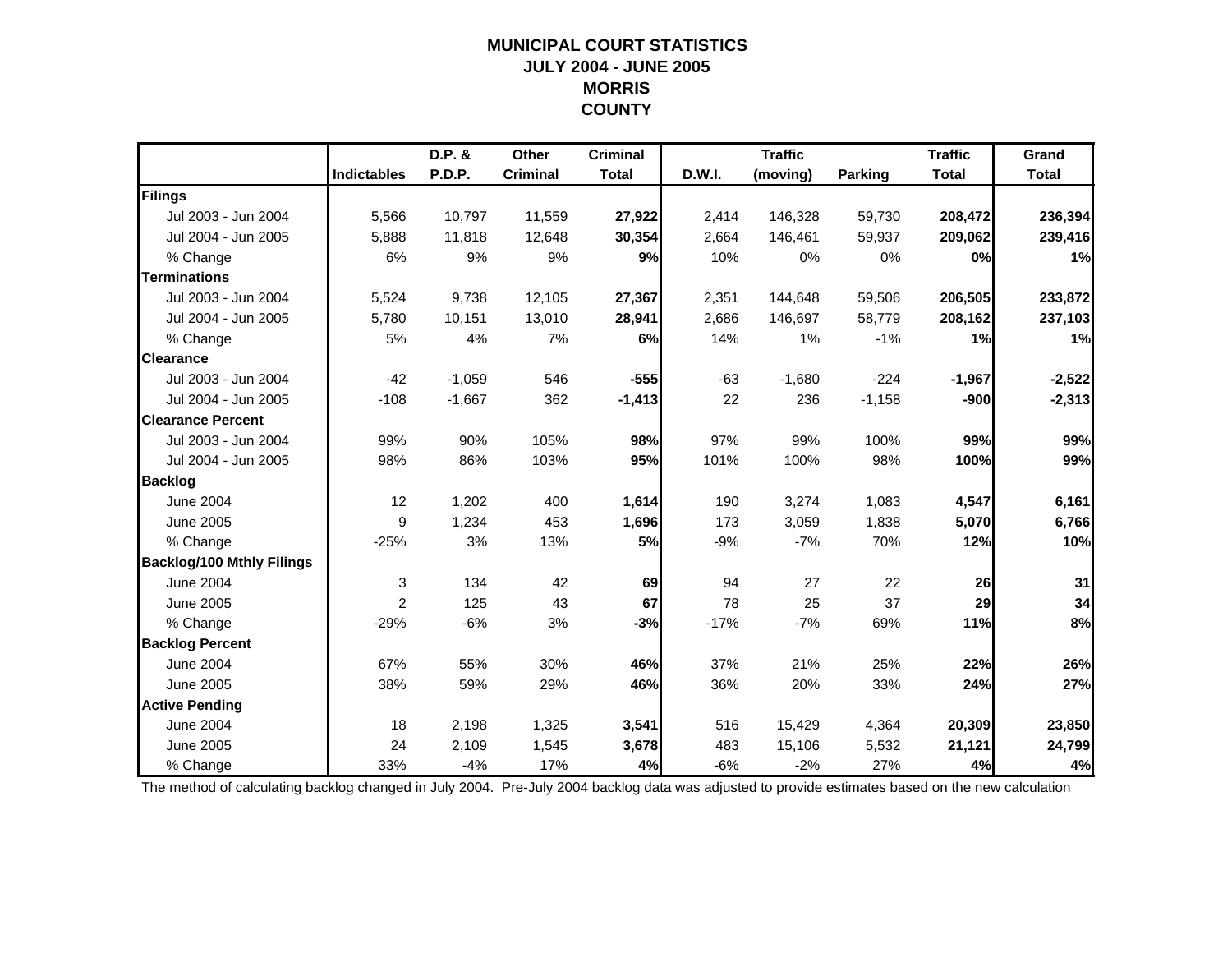## **MUNICIPAL COURT STATISTICSJULY 2004 - JUNE 2005 OCEAN COUNTY**

|                                  |                    | D.P. &        | <b>Other</b>    | <b>Criminal</b> |        | <b>Traffic</b> |          | <b>Traffic</b> | Grand        |
|----------------------------------|--------------------|---------------|-----------------|-----------------|--------|----------------|----------|----------------|--------------|
|                                  | <b>Indictables</b> | <b>P.D.P.</b> | <b>Criminal</b> | <b>Total</b>    | D.W.I. | (moving)       | Parking  | <b>Total</b>   | <b>Total</b> |
| Filings                          |                    |               |                 |                 |        |                |          |                |              |
| Jul 2003 - Jun 2004              | 7,409              | 19,507        | 10,720          | 37,636          | 2,715  | 124,768        | 77,209   | 204,692        | 242,328      |
| Jul 2004 - Jun 2005              | 7,710              | 20,429        | 12,569          | 40,708          | 2,715  | 115,755        | 71,255   | 189,725        | 230,433      |
| % Change                         | 4%                 | 5%            | 17%             | 8%              | 0%     | $-7%$          | $-8%$    | $-7%$          | $-5%$        |
| <b>Terminations</b>              |                    |               |                 |                 |        |                |          |                |              |
| Jul 2003 - Jun 2004              | 7,368              | 20,121        | 12,348          | 39,837          | 2,634  | 124,205        | 74,467   | 201,306        | 241,143      |
| Jul 2004 - Jun 2005              | 7,635              | 19,696        | 14,508          | 41,839          | 2,746  | 116,797        | 69,647   | 189,190        | 231,029      |
| % Change                         | 4%                 | $-2%$         | 17%             | 5%              | 4%     | $-6%$          | $-6%$    | $-6%$          | $-4%$        |
| <b>Clearance</b>                 |                    |               |                 |                 |        |                |          |                |              |
| Jul 2003 - Jun 2004              | $-41$              | 614           | 1,628           | 2,201           | $-81$  | $-563$         | $-2,742$ | $-3,386$       | $-1,185$     |
| Jul 2004 - Jun 2005              | $-75$              | $-733$        | 1,939           | 1,131           | 31     | 1,042          | $-1,608$ | $-535$         | 596          |
| <b>Clearance Percent</b>         |                    |               |                 |                 |        |                |          |                |              |
| Jul 2003 - Jun 2004              | 99%                | 103%          | 115%            | 106%            | 97%    | 100%           | 96%      | 98%            | 100%         |
| Jul 2004 - Jun 2005              | 99%                | 96%           | 115%            | 103%            | 101%   | 101%           | 98%      | 100%           | 100%         |
| <b>Backlog</b>                   |                    |               |                 |                 |        |                |          |                |              |
| June 2004                        | $\Omega$           | 1,341         | 466             | 1,807           | 154    | 2,174          | 722      | 3,050          | 4,857        |
| <b>June 2005</b>                 | 1                  | 1,160         | 450             | 1,611           | 178    | 2,621          | 2,075    | 4,874          | 6,485        |
| % Change                         |                    | $-13%$        | $-3%$           | $-11%$          | 16%    | 21%            | 187%     | 60%            | 34%          |
| <b>Backlog/100 Mthly Filings</b> |                    |               |                 |                 |        |                |          |                |              |
| <b>June 2004</b>                 | $\mathbf 0$        | 82            | 52              | 58              | 68     | 21             | 11       | 18             | 24           |
| June 2005                        | $\mathbf 0$        | 68            | 43              | 47              | 79     | 27             | 35       | 31             | 34           |
| % Change                         |                    | $-17%$        | $-18%$          | $-18%$          | 16%    | 30%            | 211%     | 72%            | 40%          |
| <b>Backlog Percent</b>           |                    |               |                 |                 |        |                |          |                |              |
| <b>June 2004</b>                 | 0%                 | 43%           | 23%             | 35%             | 28%    | 14%            | 7%       | 12%            | 15%          |
| June 2005                        | 9%                 | 36%           | 20%             | 29%             | 33%    | 18%            | 17%      | 18%            | 20%          |
| <b>Active Pending</b>            |                    |               |                 |                 |        |                |          |                |              |
| <b>June 2004</b>                 | 8                  | 3,150         | 2,019           | 5,177           | 548    | 15,005         | 10,732   | 26,285         | 31,462       |
| <b>June 2005</b>                 | 11                 | 3,234         | 2,233           | 5,478           | 546    | 14,172         | 11,934   | 26,652         | 32,130       |
| % Change                         | 38%                | 3%            | 11%             | 6%              | 0%     | $-6%$          | 11%      | 1%             | 2%           |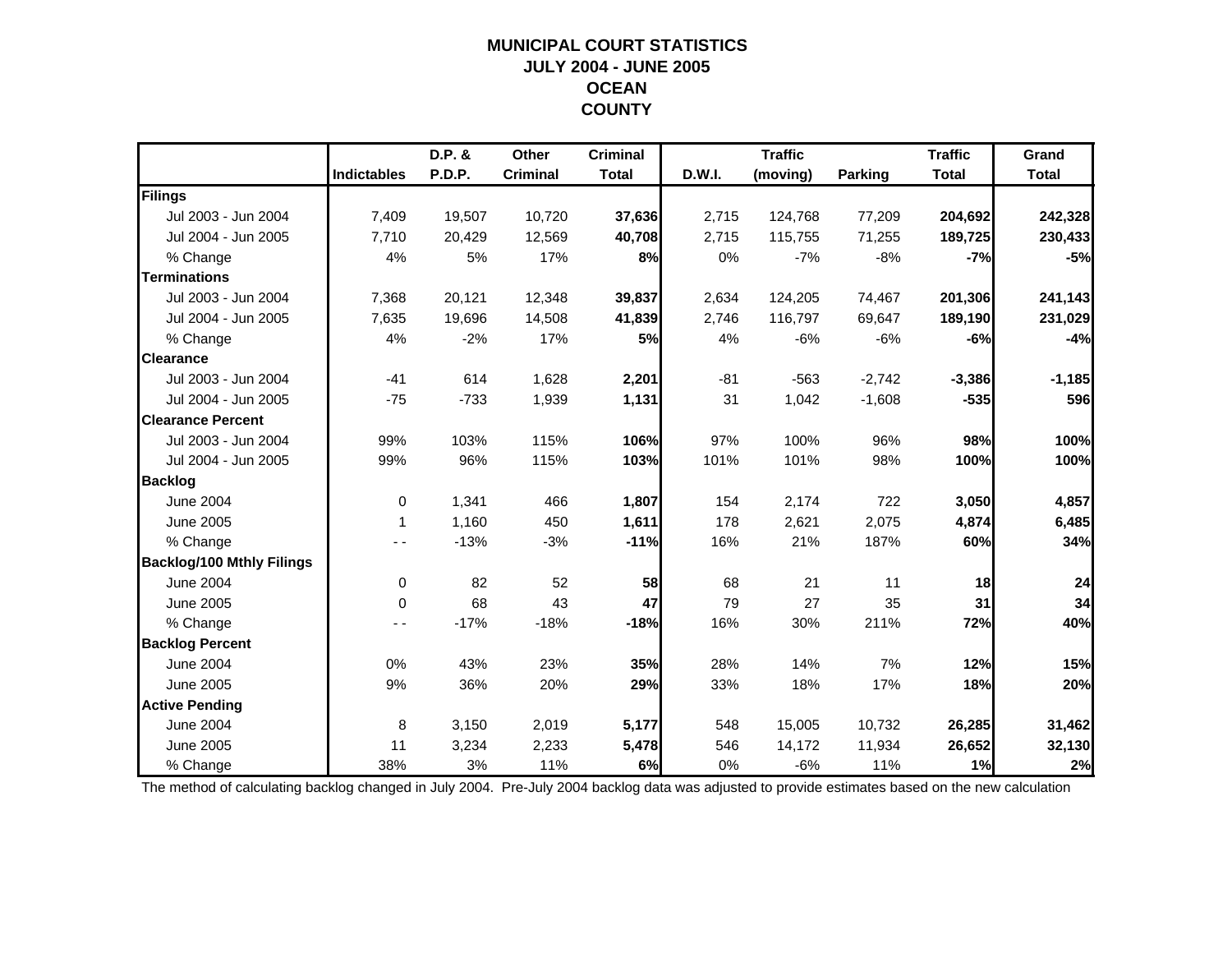#### **MUNICIPAL COURT STATISTICS JULY 2004 - JUNE 2005 PASSAIC COUNTY**

|                                  |                    | D.P. &   | Other           | <b>Criminal</b> |        | <b>Traffic</b> |                | <b>Traffic</b> | Grand        |
|----------------------------------|--------------------|----------|-----------------|-----------------|--------|----------------|----------------|----------------|--------------|
|                                  | <b>Indictables</b> | P.D.P.   | <b>Criminal</b> | <b>Total</b>    | D.W.I. | (moving)       | <b>Parking</b> | <b>Total</b>   | <b>Total</b> |
| Filings                          |                    |          |                 |                 |        |                |                |                |              |
| Jul 2003 - Jun 2004              | 17,097             | 21,756   | 17,106          | 55,959          | 1,721  | 134,591        | 155,163        | 291,475        | 347,434      |
| Jul 2004 - Jun 2005              | 15,993             | 22,668   | 13,287          | 51,948          | 1,760  | 125,377        | 192,232        | 319,369        | 371,317      |
| % Change                         | $-6%$              | 4%       | $-22%$          | $-7%$           | 2%     | $-7%$          | 24%            | 10%            | 7%           |
| <b>Terminations</b>              |                    |          |                 |                 |        |                |                |                |              |
| Jul 2003 - Jun 2004              | 16,801             | 18,055   | 15,682          | 50,538          | 1,753  | 134,912        | 146,064        | 282,729        | 333,267      |
| Jul 2004 - Jun 2005              | 15,649             | 19,521   | 13,859          | 49,029          | 1,698  | 122,688        | 186,367        | 310,753        | 359,782      |
| % Change                         | $-7%$              | 8%       | $-12%$          | $-3%$           | $-3%$  | $-9%$          | 28%            | 10%            | 8%           |
| <b>Clearance</b>                 |                    |          |                 |                 |        |                |                |                |              |
| Jul 2003 - Jun 2004              | $-296$             | $-3,701$ | $-1,424$        | $-5,421$        | 32     | 321            | $-9,099$       | $-8,746$       | $-14,167$    |
| Jul 2004 - Jun 2005              | $-344$             | $-3,147$ | 572             | $-2,919$        | $-62$  | $-2,689$       | $-5,865$       | $-8,616$       | $-11,535$    |
| <b>Clearance Percent</b>         |                    |          |                 |                 |        |                |                |                |              |
| Jul 2003 - Jun 2004              | 98%                | 83%      | 92%             | 90%             | 102%   | 100%           | 94%            | 97%            | 96%          |
| Jul 2004 - Jun 2005              | 98%                | 86%      | 104%            | 94%             | 96%    | 98%            | 97%            | 97%            | 97%          |
| <b>Backlog</b>                   |                    |          |                 |                 |        |                |                |                |              |
| <b>June 2004</b>                 | 222                | 7,937    | 2,384           | 10,543          | 146    | 6,604          | 11,626         | 18,376         | 28,919       |
| June 2005                        | 59                 | 6,561    | 2,148           | 8,768           | 165    | 8,207          | 17,803         | 26,175         | 34,943       |
| % Change                         | $-73%$             | $-17%$   | $-10%$          | $-17%$          | 13%    | 24%            | 53%            | 42%            | 21%          |
| <b>Backlog/100 Mthly Filings</b> |                    |          |                 |                 |        |                |                |                |              |
| <b>June 2004</b>                 | 16                 | 438      | 167             | 226             | 102    | 59             | 90             | 76             | 100          |
| <b>June 2005</b>                 | 4                  | 347      | 194             | 203             | 113    | 79             | 111            | 98             | 113          |
| % Change                         | $-72%$             | $-21%$   | 16%             | $-10%$          | 11%    | 33%            | 24%            | 30%            | 13%          |
| <b>Backlog Percent</b>           |                    |          |                 |                 |        |                |                |                |              |
| <b>June 2004</b>                 | 78%                | 80%      | 61%             | 75%             | 45%    | 36%            | 41%            | 39%            | 47%          |
| <b>June 2005</b>                 | 25%                | 73%      | 64%             | 70%             | 45%    | 40%            | 54%            | 48%            | 52%          |
| <b>Active Pending</b>            |                    |          |                 |                 |        |                |                |                |              |
| <b>June 2004</b>                 | 285                | 9,915    | 3,916           | 14,116          | 321    | 18,397         | 28,526         | 47,244         | 61,360       |
| <b>June 2005</b>                 | 234                | 8,969    | 3,357           | 12,560          | 368    | 20,736         | 32,909         | 54,013         | 66,573       |
| % Change                         | $-18%$             | $-10%$   | $-14%$          | $-11%$          | 15%    | 13%            | 15%            | 14%            | 8%           |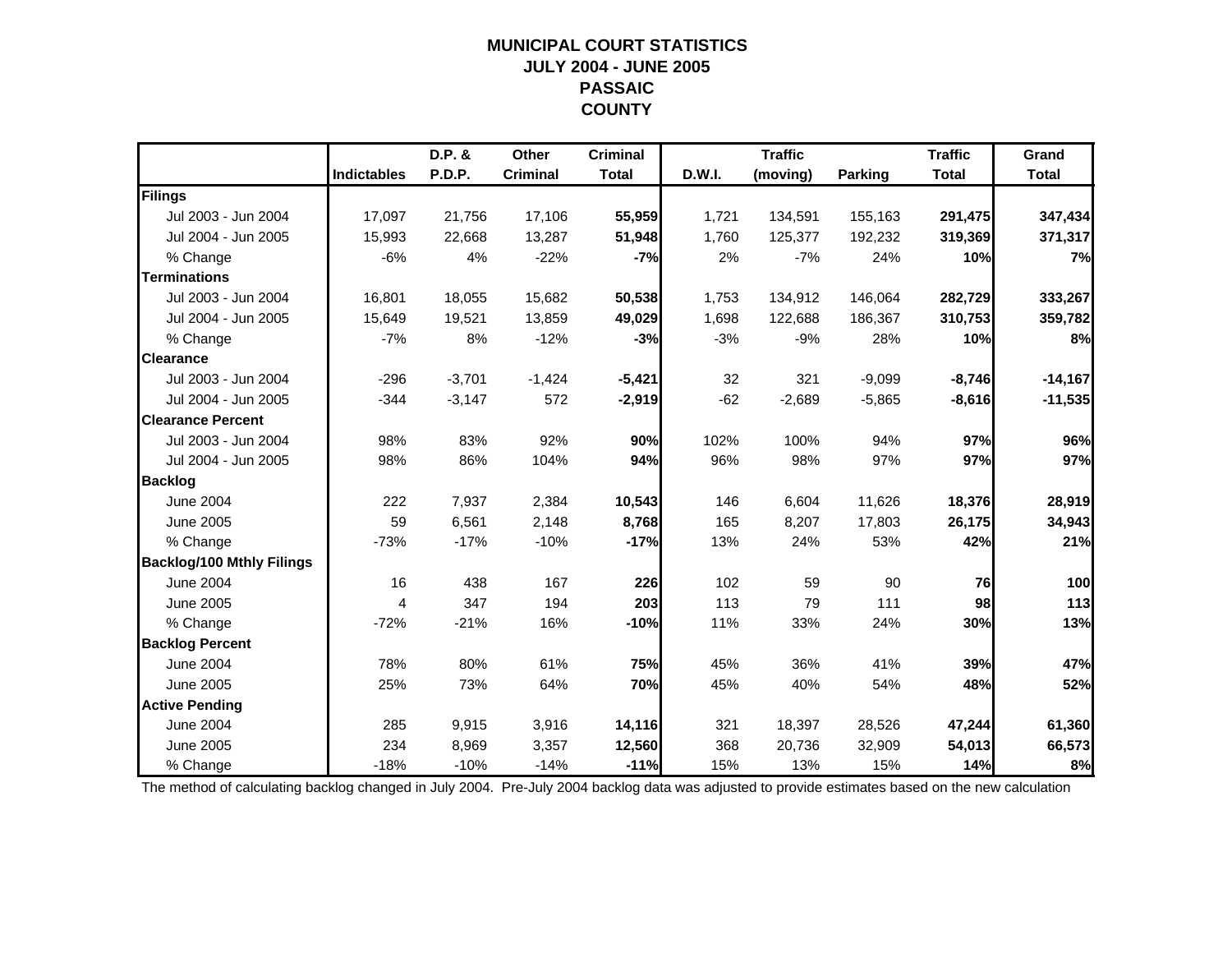## **MUNICIPAL COURT STATISTICSJULY 2004 - JUNE 2005 SALEMCOUNTY**

|                                  |                | D.P. &        | Other           | <b>Criminal</b> |               | <b>Traffic</b> |         | <b>Traffic</b> | Grand        |
|----------------------------------|----------------|---------------|-----------------|-----------------|---------------|----------------|---------|----------------|--------------|
|                                  | Indictables    | <b>P.D.P.</b> | <b>Criminal</b> | <b>Total</b>    | <b>D.W.I.</b> | (moving)       | Parking | <b>Total</b>   | <b>Total</b> |
| Filings                          |                |               |                 |                 |               |                |         |                |              |
| Jul 2003 - Jun 2004              | 2,268          | 3,781         | 1,730           | 7,779           | 466           | 25,025         | 1,586   | 27,077         | 34,856       |
| Jul 2004 - Jun 2005              | 2,433          | 4,023         | 1,685           | 8,141           | 428           | 24,495         | 1,623   | 26,546         | 34,687       |
| % Change                         | 7%             | 6%            | $-3%$           | 5%              | $-8%$         | $-2%$          | 2%      | $-2%$          | 0%           |
| <b>Terminations</b>              |                |               |                 |                 |               |                |         |                |              |
| Jul 2003 - Jun 2004              | 2,254          | 4,014         | 1,871           | 8,139           | 485           | 24,604         | 1,553   | 26,642         | 34,781       |
| Jul 2004 - Jun 2005              | 2,422          | 4,203         | 1,923           | 8,548           | 408           | 24,607         | 1,493   | 26,508         | 35,056       |
| % Change                         | 7%             | 5%            | 3%              | 5%              | $-16%$        | 0%             | $-4%$   | $-1%$          | 1%           |
| <b>Clearance</b>                 |                |               |                 |                 |               |                |         |                |              |
| Jul 2003 - Jun 2004              | $-14$          | 233           | 141             | 360             | 19            | $-421$         | $-33$   | $-435$         | $-75$        |
| Jul 2004 - Jun 2005              | $-11$          | 180           | 238             | 407             | $-20$         | 112            | $-130$  | $-38$          | 369          |
| <b>Clearance Percent</b>         |                |               |                 |                 |               |                |         |                |              |
| Jul 2003 - Jun 2004              | 99%            | 106%          | 108%            | 105%            | 104%          | 98%            | 98%     | 98%            | 100%         |
| Jul 2004 - Jun 2005              | 100%           | 104%          | 114%            | 105%            | 95%           | 100%           | 92%     | 100%           | 101%         |
| <b>Backlog</b>                   |                |               |                 |                 |               |                |         |                |              |
| <b>June 2004</b>                 | 1              | 137           | 66              | 204             | 17            | 425            | 42      | 484            | 688          |
| <b>June 2005</b>                 | 0              | 191           | 40              | 231             | 26            | 525            | 68      | 619            | 850          |
| % Change                         | $-100%$        | 39%           | $-39%$          | 13%             | 53%           | 24%            | 62%     | 28%            | 24%          |
| <b>Backlog/100 Mthly Filings</b> |                |               |                 |                 |               |                |         |                |              |
| <b>June 2004</b>                 | 1              | 43            | 46              | 31              | 44            | 20             | 32      | 21             | 24           |
| <b>June 2005</b>                 | $\Omega$       | 57            | 28              | 34              | 73            | 26             | 50      | 28             | 29           |
| % Change                         | $-100%$        | 31%           | $-38%$          | 8%              | 67%           | 26%            | 58%     | 30%            | 24%          |
| <b>Backlog Percent</b>           |                |               |                 |                 |               |                |         |                |              |
| <b>June 2004</b>                 | 14%            | 28%           | 28%             | 28%             | 29%           | 15%            | 36%     | 16%            | 19%          |
| <b>June 2005</b>                 | 0%             | 42%           | 17%             | 33%             | 38%           | 21%            | 28%     | 22%            | 24%          |
| <b>Active Pending</b>            |                |               |                 |                 |               |                |         |                |              |
| <b>June 2004</b>                 | $\overline{7}$ | 486           | 232             | 725             | 59            | 2,771          | 116     | 2,946          | 3,671        |
| <b>June 2005</b>                 | 9              | 453           | 238             | 700             | 68            | 2,517          | 240     | 2,825          | 3,525        |
| % Change                         | 29%            | $-7%$         | 3%              | $-3%$           | 15%           | $-9%$          | 107%    | $-4%$          | $-4%$        |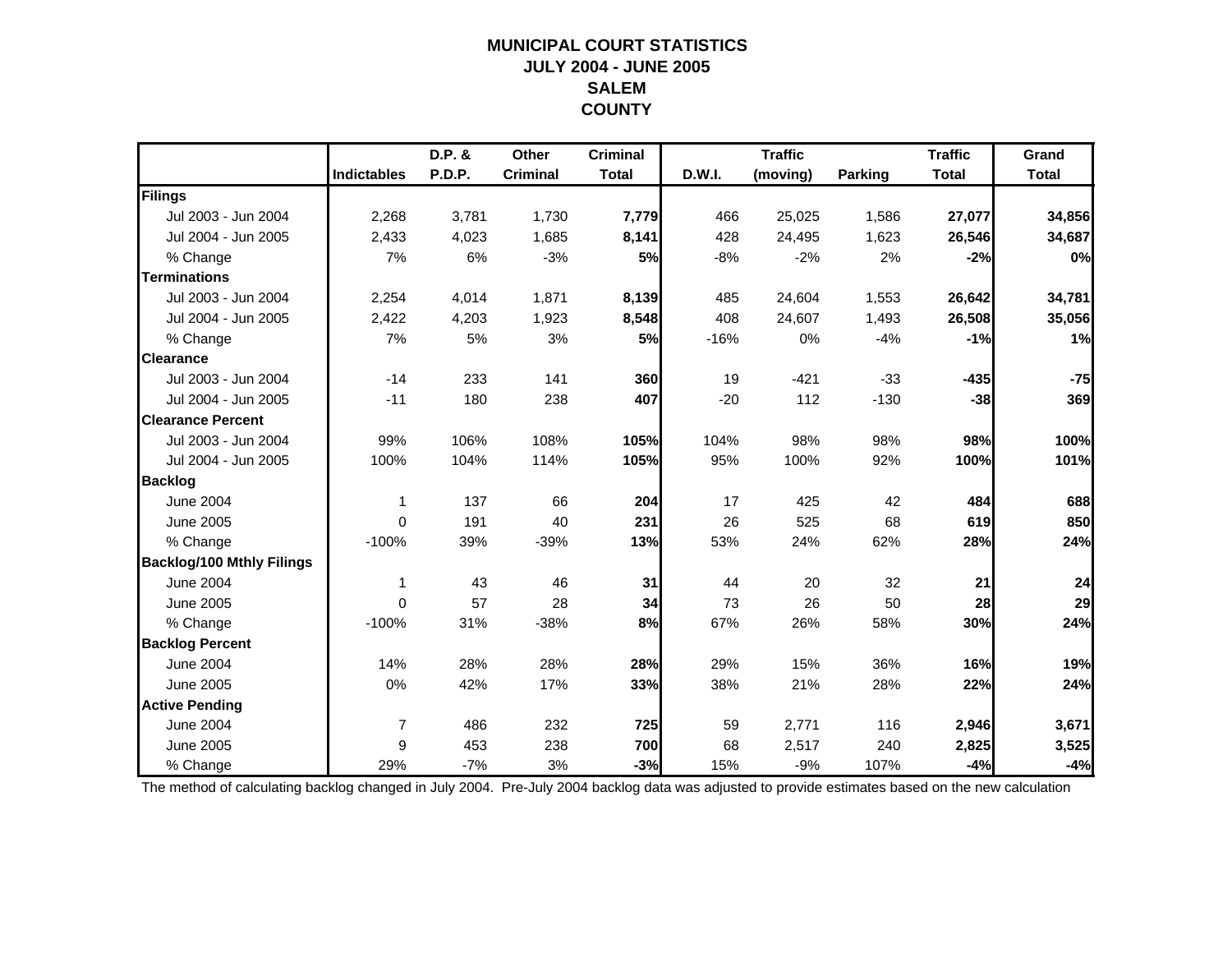## **MUNICIPAL COURT STATISTICSJULY 2004 - JUNE 2005 SOMERSET COUNTY**

|                                  |                    | D.P. &        | Other           | <b>Criminal</b> |        | <b>Traffic</b> |                | <b>Traffic</b> | Grand        |
|----------------------------------|--------------------|---------------|-----------------|-----------------|--------|----------------|----------------|----------------|--------------|
|                                  | <b>Indictables</b> | <b>P.D.P.</b> | <b>Criminal</b> | <b>Total</b>    | D.W.I. | (moving)       | <b>Parking</b> | <b>Total</b>   | <b>Total</b> |
| Filings                          |                    |               |                 |                 |        |                |                |                |              |
| Jul 2003 - Jun 2004              | 2,186              | 6,027         | 4,116           | 12,329          | 1,118  | 89,707         | 25,976         | 116,801        | 129,130      |
| Jul 2004 - Jun 2005              | 2,483              | 6,328         | 3,659           | 12,470          | 1,182  | 79,156         | 22,653         | 102,991        | 115,461      |
| % Change                         | 14%                | 5%            | $-11%$          | 1%              | 6%     | $-12%$         | $-13%$         | $-12%$         | $-11%$       |
| <b>Terminations</b>              |                    |               |                 |                 |        |                |                |                |              |
| Jul 2003 - Jun 2004              | 2,167              | 6,066         | 4,610           | 12,843          | 1,100  | 89,152         | 25,890         | 116,142        | 128,985      |
| Jul 2004 - Jun 2005              | 2,428              | 6,025         | 4,185           | 12,638          | 1,224  | 80,995         | 22,596         | 104,815        | 117,453      |
| % Change                         | 12%                | $-1%$         | $-9%$           | $-2%$           | 11%    | $-9%$          | $-13%$         | $-10%$         | $-9%$        |
| <b>Clearance</b>                 |                    |               |                 |                 |        |                |                |                |              |
| Jul 2003 - Jun 2004              | $-19$              | 39            | 494             | 514             | $-18$  | $-555$         | $-86$          | $-659$         | $-145$       |
| Jul 2004 - Jun 2005              | $-55$              | $-303$        | 526             | 168             | 42     | 1,839          | $-57$          | 1,824          | 1,992        |
| <b>Clearance Percent</b>         |                    |               |                 |                 |        |                |                |                |              |
| Jul 2003 - Jun 2004              | 99%                | 101%          | 112%            | 104%            | 98%    | 99%            | 100%           | 99%            | 100%         |
| Jul 2004 - Jun 2005              | 98%                | 95%           | 114%            | 101%            | 104%   | 102%           | 100%           | 102%           | 102%         |
| <b>Backlog</b>                   |                    |               |                 |                 |        |                |                |                |              |
| June 2004                        | $\overline{2}$     | 961           | 261             | 1,224           | 79     | 2,768          | 534            | 3,381          | 4,605        |
| <b>June 2005</b>                 | 6                  | 904           | 190             | 1,100           | 67     | 2,520          | 873            | 3,460          | 4,560        |
| % Change                         | 200%               | $-6%$         | $-27%$          | $-10%$          | $-15%$ | $-9%$          | 63%            | 2%             | $-1%$        |
| <b>Backlog/100 Mthly Filings</b> |                    |               |                 |                 |        |                |                |                |              |
| <b>June 2004</b>                 | 1                  | 191           | 76              | 119             | 85     | 37             | 25             | 35             | 43           |
| June 2005                        | 3                  | 171           | 62              | 106             | 68     | 38             | 46             | 40             | 47           |
| % Change                         | 164%               | $-10%$        | $-18%$          | $-11%$          | $-20%$ | 3%             | 87%            | 16%            | 11%          |
| <b>Backlog Percent</b>           |                    |               |                 |                 |        |                |                |                |              |
| <b>June 2004</b>                 | 50%                | 62%           | 41%             | 56%             | 35%    | 24%            | 24%            | 24%            | 29%          |
| June 2005                        | 55%                | 56%           | 35%             | 51%             | 33%    | 26%            | 35%            | 28%            | 32%          |
| <b>Active Pending</b>            |                    |               |                 |                 |        |                |                |                |              |
| <b>June 2004</b>                 | $\overline{4}$     | 1,545         | 637             | 2,186           | 228    | 11,382         | 2,230          | 13,840         | 16,026       |
| <b>June 2005</b>                 | 11                 | 1,617         | 542             | 2,170           | 205    | 9,558          | 2,475          | 12,238         | 14,408       |
| % Change                         | 175%               | 5%            | $-15%$          | $-1%$           | $-10%$ | $-16%$         | 11%            | $-12%$         | $-10%$       |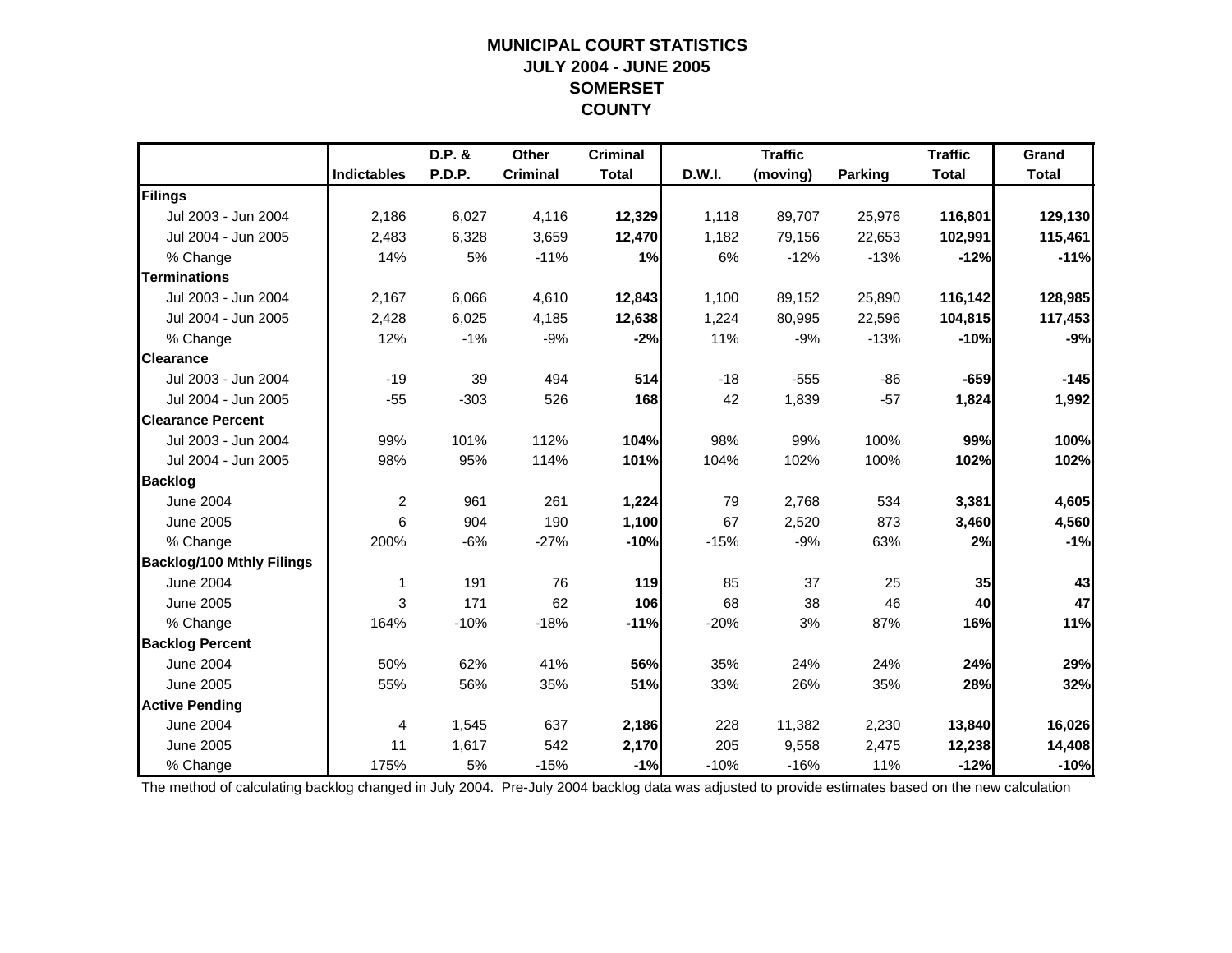#### **MUNICIPAL COURT STATISTICS JULY 2004 - JUNE 2005 SUSSEX COUNTY**

|                                  |             | D.P. & | Other           | <b>Criminal</b> |        | <b>Traffic</b> |                | <b>Traffic</b> | Grand        |
|----------------------------------|-------------|--------|-----------------|-----------------|--------|----------------|----------------|----------------|--------------|
|                                  | Indictables | P.D.P. | <b>Criminal</b> | <b>Total</b>    | D.W.I. | (moving)       | <b>Parking</b> | <b>Total</b>   | <b>Total</b> |
| Filings                          |             |        |                 |                 |        |                |                |                |              |
| Jul 2003 - Jun 2004              | 1,541       | 4,288  | 2,698           | 8,527           | 838    | 28,815         | 3,776          | 33,429         | 41,956       |
| Jul 2004 - Jun 2005              | 1,607       | 3,873  | 2,361           | 7,841           | 873    | 28,143         | 3,175          | 32,191         | 40,032       |
| % Change                         | 4%          | $-10%$ | $-12%$          | $-8%$           | 4%     | $-2%$          | $-16%$         | $-4%$          | $-5%$        |
| <b>Terminations</b>              |             |        |                 |                 |        |                |                |                |              |
| Jul 2003 - Jun 2004              | 1,540       | 4,661  | 2,594           | 8,795           | 833    | 28,417         | 3,834          | 33,084         | 41,879       |
| Jul 2004 - Jun 2005              | 1,565       | 4,110  | 2,431           | 8,106           | 858    | 28,216         | 3,155          | 32,229         | 40,335       |
| % Change                         | 2%          | $-12%$ | $-6%$           | $-8%$           | 3%     | $-1%$          | $-18%$         | $-3%$          | $-4%$        |
| <b>Clearance</b>                 |             |        |                 |                 |        |                |                |                |              |
| Jul 2003 - Jun 2004              | $-1$        | 373    | $-104$          | 268             | $-5$   | $-398$         | 58             | $-345$         | $-77$        |
| Jul 2004 - Jun 2005              | $-42$       | 237    | 70              | 265             | $-15$  | 73             | $-20$          | 38             | 303          |
| <b>Clearance Percent</b>         |             |        |                 |                 |        |                |                |                |              |
| Jul 2003 - Jun 2004              | 100%        | 109%   | 96%             | 103%            | 99%    | 99%            | 102%           | 99%            | 100%         |
| Jul 2004 - Jun 2005              | 97%         | 106%   | 103%            | 103%            | 98%    | 100%           | 99%            | 100%           | 101%         |
| <b>Backlog</b>                   |             |        |                 |                 |        |                |                |                |              |
| <b>June 2004</b>                 | 1           | 410    | 136             | 547             | 46     | 661            | 135            | 842            | 1,389        |
| <b>June 2005</b>                 | 1           | 335    | 130             | 466             | 69     | 739            | 113            | 921            | 1,387        |
| % Change                         | 0%          | $-18%$ | $-4%$           | $-15%$          | 50%    | 12%            | $-16%$         | 9%             | 0%           |
| <b>Backlog/100 Mthly Filings</b> |             |        |                 |                 |        |                |                |                |              |
| <b>June 2004</b>                 | 1           | 115    | 60              | 77              | 66     | 28             | 43             | 30             | 40           |
| <b>June 2005</b>                 | 1           | 104    | 66              | 71              | 95     | 32             | 43             | 34             | 42           |
| % Change                         | $-4%$       | $-10%$ | 9%              | $-7%$           | 44%    | 14%            | 0%             | 14%            | 5%           |
| <b>Backlog Percent</b>           |             |        |                 |                 |        |                |                |                |              |
| <b>June 2004</b>                 | 33%         | 51%    | 35%             | 46%             | 29%    | 19%            | 41%            | 21%            | 27%          |
| <b>June 2005</b>                 | 33%         | 50%    | 42%             | 47%             | 37%    | 22%            | 35%            | 24%            | 29%          |
| <b>Active Pending</b>            |             |        |                 |                 |        |                |                |                |              |
| <b>June 2004</b>                 | 3           | 804    | 394             | 1,201           | 160    | 3,533          | 330            | 4,023          | 5,224        |
| <b>June 2005</b>                 | 3           | 672    | 307             | 982             | 187    | 3,366          | 322            | 3,875          | 4,857        |
| % Change                         | 0%          | $-16%$ | $-22%$          | $-18%$          | 17%    | $-5%$          | $-2%$          | $-4%$          | $-7%$        |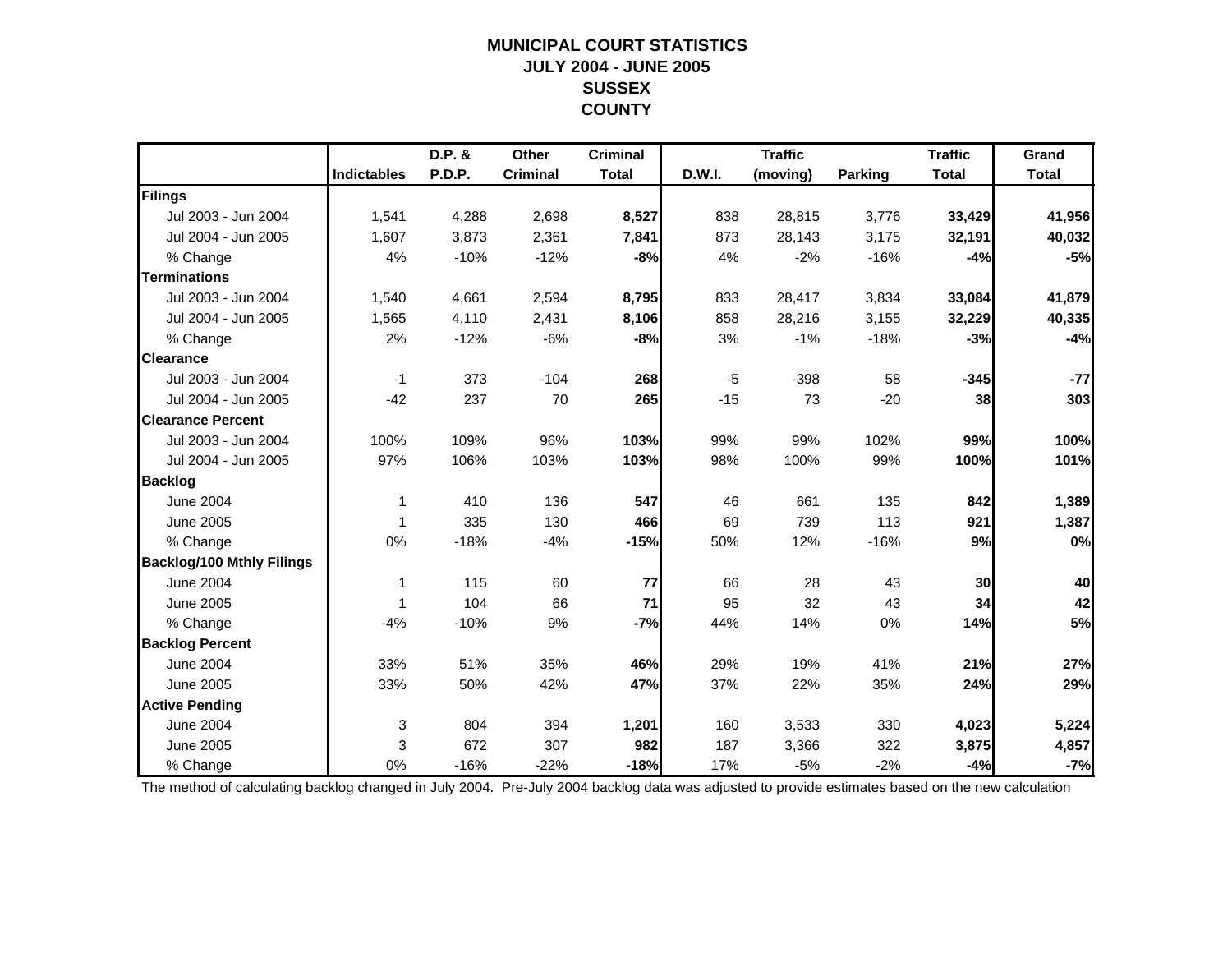#### **MUNICIPAL COURT STATISTICS JULY 2004 - JUNE 2005 UNION COUNTY**

|                                  |                    | D.P. &   | Other           | <b>Criminal</b> |        | <b>Traffic</b> |                | <b>Traffic</b> | Grand        |
|----------------------------------|--------------------|----------|-----------------|-----------------|--------|----------------|----------------|----------------|--------------|
|                                  | <b>Indictables</b> | P.D.P.   | <b>Criminal</b> | <b>Total</b>    | D.W.I. | (moving)       | <b>Parking</b> | <b>Total</b>   | <b>Total</b> |
| Filings                          |                    |          |                 |                 |        |                |                |                |              |
| Jul 2003 - Jun 2004              | 13,785             | 20,924   | 8,909           | 43,618          | 1,211  | 133,684        | 236,832        | 371,727        | 415,345      |
| Jul 2004 - Jun 2005              | 13,132             | 19,166   | 9,031           | 41,329          | 1,198  | 136,679        | 211,470        | 349,347        | 390,676      |
| % Change                         | $-5%$              | $-8%$    | 1%              | $-5%$           | $-1%$  | 2%             | $-11%$         | $-6%$          | $-6%$        |
| <b>Terminations</b>              |                    |          |                 |                 |        |                |                |                |              |
| Jul 2003 - Jun 2004              | 13,663             | 19,160   | 9,822           | 42,645          | 1,237  | 131,399        | 242,340        | 374,976        | 417,621      |
| Jul 2004 - Jun 2005              | 13,002             | 16,077   | 10,014          | 39,093          | 1,209  | 132,361        | 214,009        | 347,579        | 386,672      |
| % Change                         | $-5%$              | $-16%$   | 2%              | $-8%$           | $-2%$  | 1%             | $-12%$         | $-7%$          | $-7%$        |
| <b>Clearance</b>                 |                    |          |                 |                 |        |                |                |                |              |
| Jul 2003 - Jun 2004              | $-122$             | $-1,764$ | 913             | $-973$          | 26     | $-2,285$       | 5,508          | 3,249          | 2,276        |
| Jul 2004 - Jun 2005              | $-130$             | $-3,089$ | 983             | $-2,236$        | 11     | $-4,318$       | 2,539          | $-1,768$       | $-4,004$     |
| <b>Clearance Percent</b>         |                    |          |                 |                 |        |                |                |                |              |
| Jul 2003 - Jun 2004              | 99%                | 92%      | 110%            | 98%             | 102%   | 98%            | 102%           | 101%           | 101%         |
| Jul 2004 - Jun 2005              | 99%                | 84%      | 111%            | 95%             | 101%   | 97%            | 101%           | 99%            | 99%          |
| <b>Backlog</b>                   |                    |          |                 |                 |        |                |                |                |              |
| <b>June 2004</b>                 | 12                 | 4,713    | 1,655           | 6,380           | 51     | 5,978          | 14,123         | 20,152         | 26,532       |
| <b>June 2005</b>                 | 5                  | 5,020    | 1,358           | 6,383           | 55     | 9,446          | 13,445         | 22,946         | 29,329       |
| % Change                         | $-58%$             | 7%       | $-18%$          | 0%              | 8%     | 58%            | $-5%$          | 14%            | 11%          |
| <b>Backlog/100 Mthly Filings</b> |                    |          |                 |                 |        |                |                |                |              |
| <b>June 2004</b>                 | 1                  | 270      | 223             | 176             | 51     | 54             | 72             | 65             | 77           |
| <b>June 2005</b>                 | $\Omega$           | 314      | 180             | 185             | 55     | 83             | 76             | 79             | 90           |
| % Change                         | $-56%$             | 16%      | $-19%$          | 6%              | 9%     | 55%            | 7%             | 21%            | 18%          |
| <b>Backlog Percent</b>           |                    |          |                 |                 |        |                |                |                |              |
| <b>June 2004</b>                 | 29%                | 71%      | 61%             | 68%             | 28%    | 32%            | 44%            | 40%            | 44%          |
| <b>June 2005</b>                 | 20%                | 73%      | 54%             | 68%             | 32%    | 42%            | 46%            | 44%            | 48%          |
| <b>Active Pending</b>            |                    |          |                 |                 |        |                |                |                |              |
| <b>June 2004</b>                 | 42                 | 6,624    | 2,715           | 9,381           | 180    | 18,543         | 32,146         | 50,869         | 60,250       |
| <b>June 2005</b>                 | 25                 | 6,864    | 2,530           | 9,419           | 171    | 22,568         | 29,446         | 52,185         | 61,604       |
| % Change                         | $-40%$             | 4%       | $-7%$           | 0%              | $-5%$  | 22%            | $-8%$          | 3%             | 2%           |